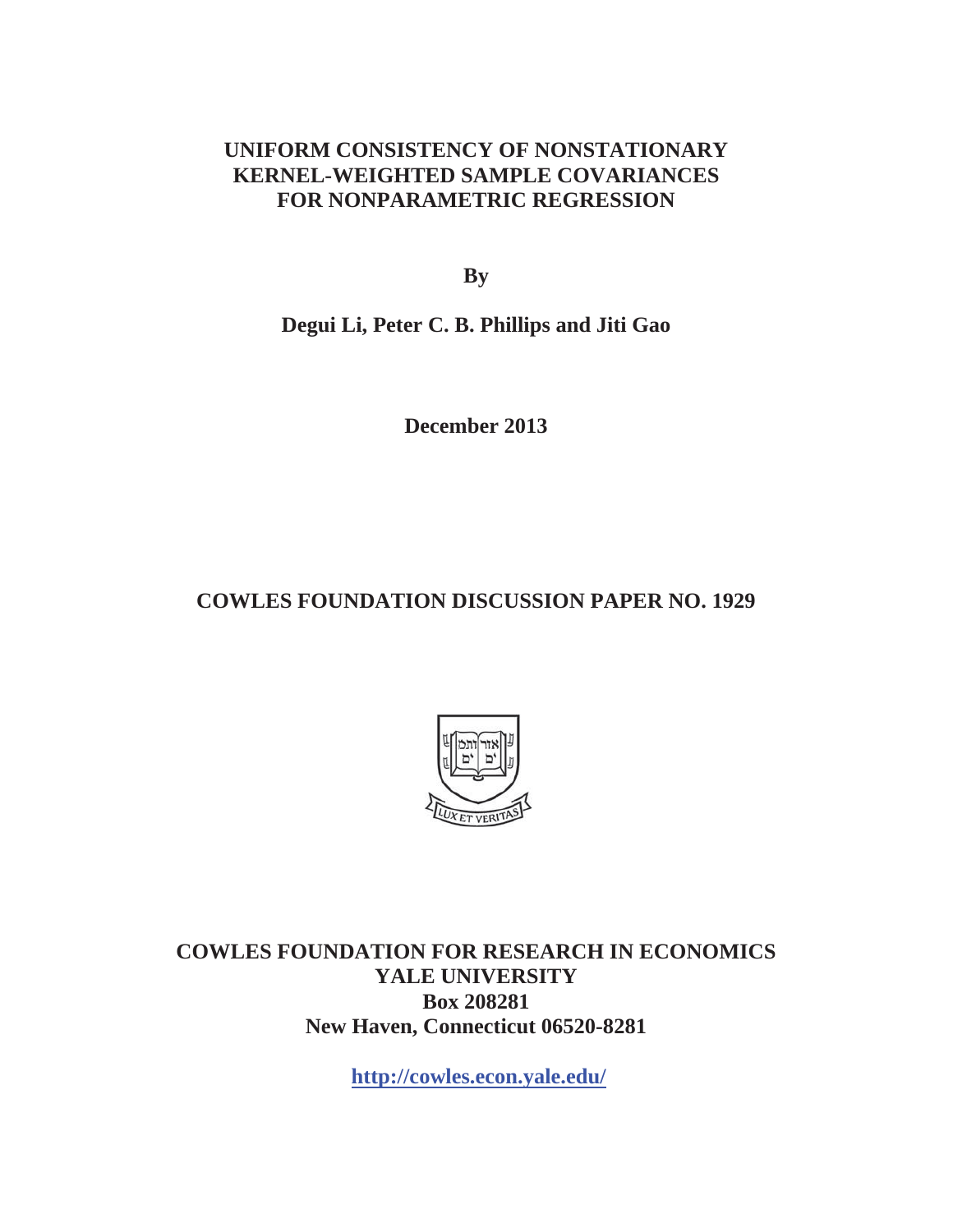# Uniform Consistency of Nonstationary Kernel-Weighted Sample Covariances for Nonparametric Regression

Degui Li<sup>\*</sup>, Peter C. B. Phillips<sup>†</sup> and Jiti Gao<sup>‡</sup>

November 20, 2013

#### **Abstract**

We obtain uniform consistency results for kernel-weighted sample covariances in a nonstationary multiple regression framework that allows for both fixed design and random design coefficient variation. In the fixed design case these nonparametric sample covariances have different uniform convergence rates depending on direction, a result that differs fundamentally from the random design and stationary cases. The uniform convergence rates derived are faster than the corresponding rates in the stationary case and confirm the existence of uniform super-consistency. The modelling framework and convergence rates allow for endogeneity and thus broaden the practical econometric import of these results. As a specific application, we establish uniform consistency of nonparametric kernel estimators of the coefficient functions in nonlinear cointegration models with time varying coefficients and provide sharp convergence rates in that case. For the fixed design models, in particular, there are two uniform convergence rates that apply in two different directions, both rates exceeding the usual rate in the stationary case.

Key words and phrases: Cointegration; Functional coefficients; Kernel degeneracy; Nonparametric kernel smoothing; Random coordinate rotation; Super-consistency; Uniform convergence rates; Time varying coefficients.

JEL classification: C13, C14, C32.

<sup>∗</sup>University of York

<sup>†</sup>Yale University, University of Auckland, Southampton University, and Singapore Management University ‡Monash University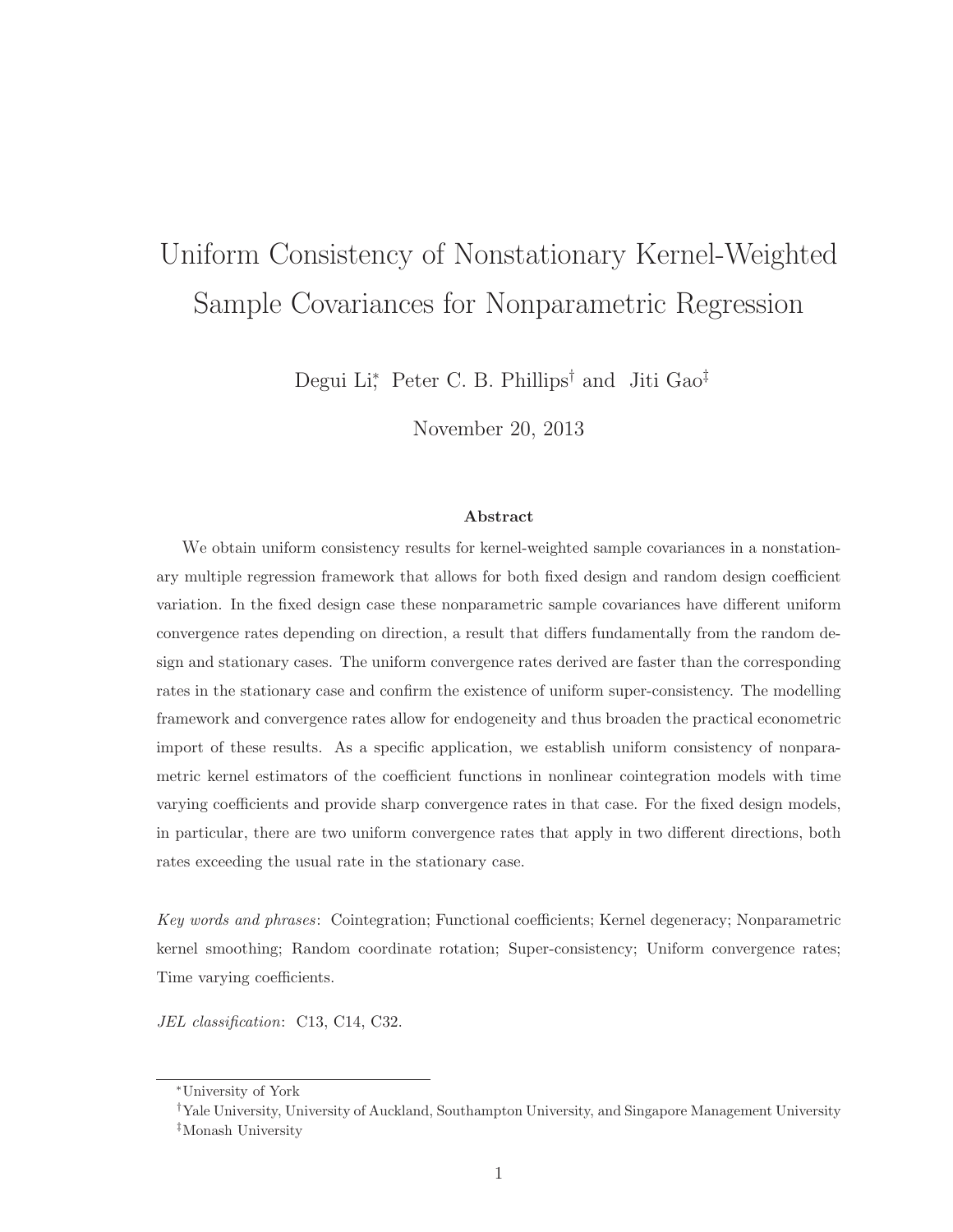# **1 Introduction**

Uniform consistency results with convergence rates for nonparametric kernel estimators have been extensively studied in the existing literature. These results are important in many kernel-based applications such as semiparametric estimation with first-stage kernel smoothing, kernel-based specification testing, and cross-validation bandwidth selection. Existing studies mainly focus on obtaining uniform consistency results for independent and identically distributed  $(i.i.d.)$  data or time series that satisfy certain stationarity and mixing conditions. Early statistical studies include Mack and Silverman (1982), Roussas (1990), Liebscher (1996), Masry (1996) and Bosq (1998). Later developments and econometric applications can be found in Hansen (2008), Kristensen (2009) and Li et al (2012).

Recent years have witnessed a growing literature on nonparametric kernel smoothing in a nonstationary framework. This work is of practical importance because the stationarity condition is restrictive and unrealistic in many empirical applications as discussed in the literature. Among others, see Phillips and Park (1998), Karlsen and Tjøstheim (2001), Karlsen et al (2007), Cai et al (2009), Wang and Phillips (2009a, 2009b), Xiao (2009), Chen  $et \ al \ (2010)$ , Chen, Gao and Li $(2012)$ , and Gao and Phillips  $(2013a, 2013b)$ . Most recently, there has been interest in obtaining uniform consistency results for nonparametric kernel smoothing under nonstationarity (notably, Chan and Wang, 2012; Wang and Wang, 2013; Gao et al., 2013; Duffy, 2013). This work confirms that uniform convergence rates of kernelbased estimates in nonstationary cases are slower than those in the stationary case. Just as in pointwise convergence, the slower convergence rate is explained by the random wandering character of nonstationary time series (such as those arising in unit root or null recurrent Markov frameworks) so that the amount of time spent by the series in the vicinity of any particular point is of smaller order than the stationary case, thereby reducing the effective sample size in estimation.

This paper develops uniform consistency results for potentially multivariate kernel-weighted sample covariances of the following form

$$
Q_n(z) = \sum_{t=1}^n K\left(\frac{Z_t - z}{h}\right) X_t e_t,
$$
\n(1.1)

where  $K(\cdot)$  is a kernel function,  $h \equiv h_n$  is a bandwidth which tends to zero as n tends to infinity,  $X_t$  is a nonstationary I(1) process with dimension  $d \geq 1$ , and  $e_t$  is stationary. Detailed properties of  $X_t$  and  $e_t$  are provided in Section 2. Quantities such as the weighted sample covariance (1.1) play a central role in kernel regression and are fundamental in determining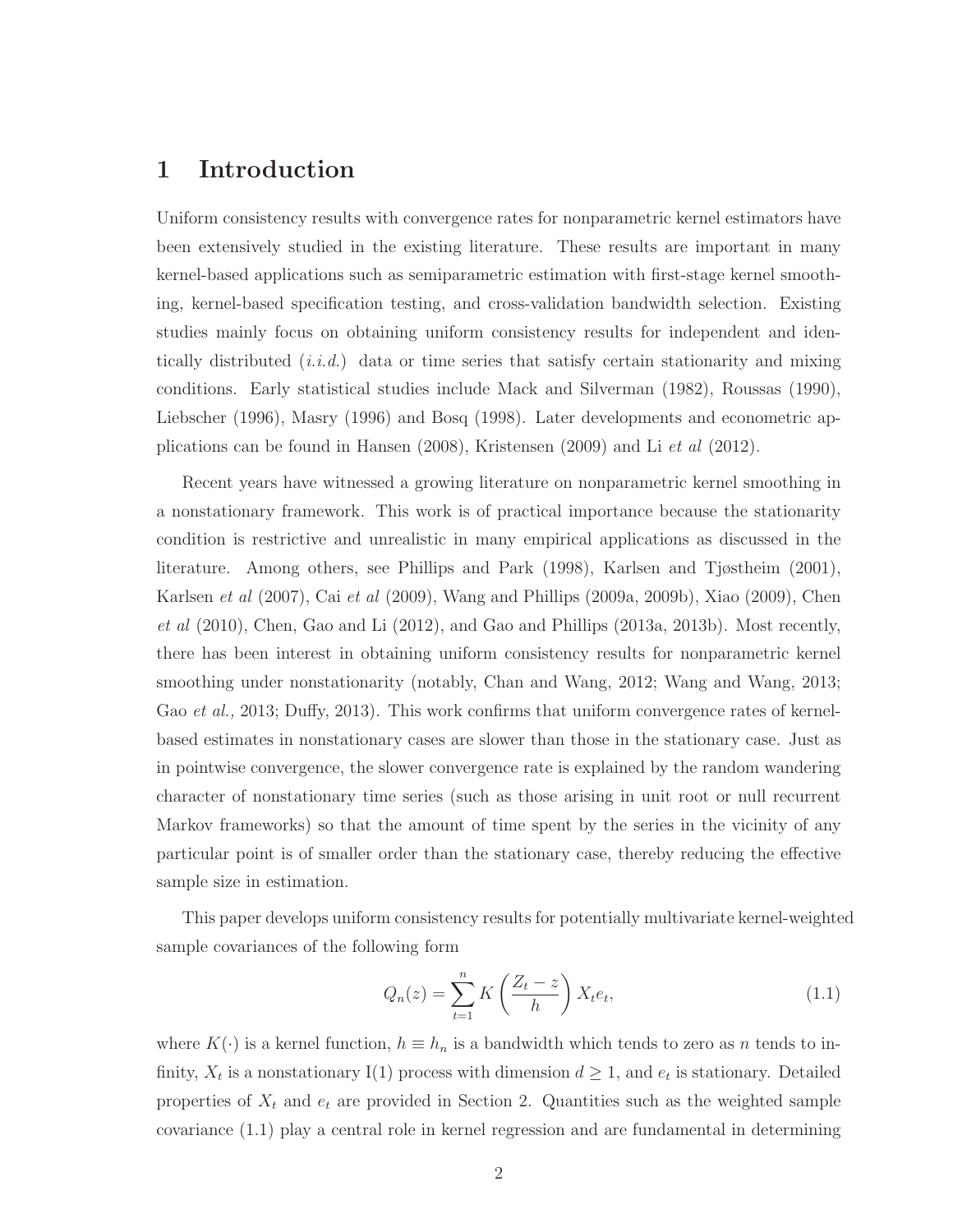the limit theory of such regressions. Interest typically focuses on two cases: (i)  $Z_t = \frac{t}{n}$ , corresponding to a fixed design structure; and (ii) *i.i.d.*  $Z_t$ , corresponding to a random design framework.

For case (ii) we show that the uniform convergence rate of (1.1) is  $O_P(n\sqrt{h \log n})$ , which exceeds the  $O_P(\sqrt{nh \log n})$  rate that holds when both  $X_t$  and  $e_t$  are stationary. This result can be used to derive a uniform convergence rate for nonparametric kernel-based estimation of the functional coefficients in nonlinear cointegration models where super-consistency exists. Case (i) is much more complicated because kernel weighting produces degeneracy in the signal matrix and this degeneracy introduces a major challenge in developing the asymptotic estimation theory (c.f., Phillips *et al*, 2013). The reason for this "kernel degeneracy" in the limit of the weighted signal matrix is that kernel regression concentrates attention on some time coordinate (say  $z_0$ ), thereby fixing attention on a particular coordinate of the limit process of the regressor, say  $X_{\lfloor n z_0 \rfloor}$ , where the floor function  $\lfloor \cdot \rfloor$  denotes integer part. In the multivariate case with  $d > 1$ , this focus on a single time coordinate produces a limit signal matrix (corresponding to the limit of the outer product  $\frac{1}{n}X_{\lfloor nz_0\rfloor}X'_{\lfloor nz_0\rfloor}$ ) that is of deficient rank one. Moreover, the zero eigenspace of this limit matrix depends on the (random vector) value of the limit process at that time coordinate. To address such kernel degeneracies Phillips et al (2013) transform coordinates to separate the zero and non-zero (random) eigenspaces and provide the convergence rates and limit distribution theory in each of these directions. The present paper extends that analysis to derive uniform consistency with sharp convergence rates in the two directions. Although the uniform convergence rates differ in the two directions, both rates exceed the  $O_P(\sqrt{nh \log n})$  rate that applies in the stationary case.

We apply these results to derive the uniform consistency of nonparametric kernel estimates in nonlinear cointegration models with varying coefficients, and confirm the superconsistency rates. Our approach allows for endogeneity between the regressor  $X_t$  and the error  $e_t$ , which enhances the practical relevance of the results in cointegration analysis: case (i) with the fixed design framework  $Z_t = \frac{t}{n}$  relates particularly to cointegration models with time-varying coefficients (Park and Hahn, 1999; Phillips  $et al$ , 2013); and case (ii) with random design  $Z_t$  relates to cointegration models with functional coefficients (Cai *et al*, 2009; Xiao, 2009; Gao and Phillips 2013b). In addition, the uniform consistency results with sharp convergence rates that are obtained here are of some independent interest with other potential applications, such as to semiparametric cointegration models with partially-varying coefficients.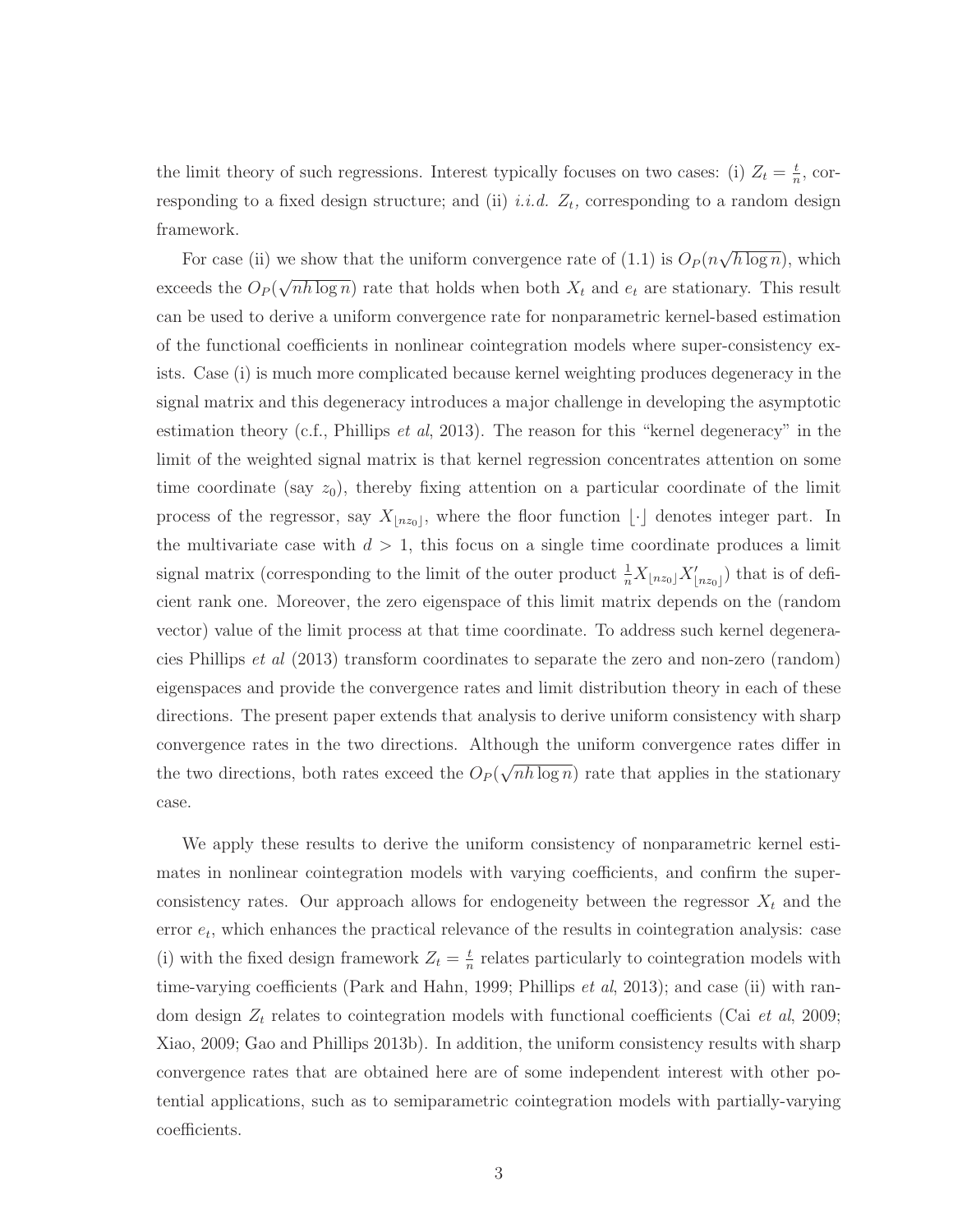The remainder of the paper is organised as follows. Uniform consistency results for the fixed design case are given in Section 2. Those for the random design case are given in Section 3. Applications of the main results to nonlinear cointegration models with varying coefficients are provided in Section 4. Section 5 concludes. Proofs of the main results are given in the Appendix.

### **2 Uniform consistency with a fixed design covariate**

This section establishes uniform consistency results for  $Q_n(z)$  defined in (1.1) with  $Z_t = \frac{t}{n}$ . The random design case is discussed in Section 3. We start with regularity conditions that characterize the multivariate nonstationary time series  $X_t$  and the scalar stationary process  $e_t$ . Let  $X_t$  be a unit root process with generating mechanism  $X_t = X_{t-1} + v_t$ , initial value  $X_0 = O_P(1)$  and innovations determined by the linear process

$$
v_t = \Phi(\mathcal{L})\varepsilon_t = \sum_{j=0}^{\infty} \Phi_j \varepsilon_{t-j},
$$
\n(2.1)

where  $\Phi(\mathcal{L}) = \sum_{j=0}^{\infty} \Phi_j \mathcal{L}^j$ ,  $\Phi_j$  is a sequence of  $d \times d$  matrices,  $\mathcal{L}$  is the lag operator and  $\{\varepsilon_t\}$ is a sequence of *i.i.d.* innovation vectors with dimension  $d$ .

ASSUMPTION 1. (i) Let  $\{\varepsilon_t\}$  be i.i.d. d-dimensional random vectors with  $\mathbb{E}[\varepsilon_t]=0$ ,  $\Lambda_{\varepsilon} \equiv$  $\mathbb{E} \big[ \varepsilon_t \varepsilon'_t \big]$  positive definite, and  $\mathbb{E} \big[ ||\varepsilon_t||^{4+\delta_0} \big] < \infty$  for  $\delta_0 > 0$ . The linear process coefficient matrices in (2.1) satisfy that  $\sum_{j=0}^{\infty} j \|\Phi_j\| < \infty$  and  $\Omega_{\varepsilon} \equiv \Phi \Lambda_{\varepsilon} \Phi'$  is positive definite with  $\Phi = \sum_{j=0}^{\infty} \Phi_j \neq 0.$ 

(ii) Let  $\{e_t\}$  be generated by the linear process  $e_t = \sum_{j=0}^{\infty} \phi_j \eta_{t-j}$ , where  $\eta_t$  is an i.i.d. sequence with  $\mathbb{E}[\eta_t] = 0$ ,  $\sigma_{\eta}^2 \equiv \mathbb{E}[\eta_t^2] > 0$ ,  $\mathbb{E}[\eta_t|^{4+\delta_0}] < \infty$ ,  $\phi \equiv \sum_{j=0}^{\infty} \phi_j \neq 0$ , and  $\sum_{j=0}^{\infty} j |\phi_j| < \infty$ . In addition,  $(\eta_t, \varepsilon'_t)$  is independent of  $\{(\eta_s, \varepsilon'_s) : s \le t - 1\}$ , but  $\eta_t$  may be correlated with  $\varepsilon_t$ .

Assumption 1(i) ensures that a functional law holds for  $X_t$  upon standardization. In particular, from Phillips and Solo (1992) we have for  $t = \lfloor nx \rfloor$  and  $0 < x \leq 1$ ,

$$
\frac{X_t}{\sqrt{n}} = \frac{1}{\sqrt{n}} \sum_{s=1}^t v_s + \frac{1}{\sqrt{n}} X_0 = \frac{1}{\sqrt{n}} \sum_{s=1}^{\lfloor nx \rfloor} v_s + o_P(1) \Rightarrow B_x(\Omega_\varepsilon),
$$
\n(2.2)

where  $B(\Omega_{\varepsilon})$  is d-dimensional Brownian motion with variance matrix  $\Omega_{\varepsilon}$ . In a more specialized setting, Assumption 1(ii) might be replaced by a martingale difference structure with  $\mathbb{E}\big[e_t|\mathcal{G}_{t-1}\big] = 0$  a.s., where  $\mathcal{G}_t = \sigma(e_t, \dots, e_1, \varepsilon_{t+1}, \varepsilon_t, \dots)$ , and the uniform consistency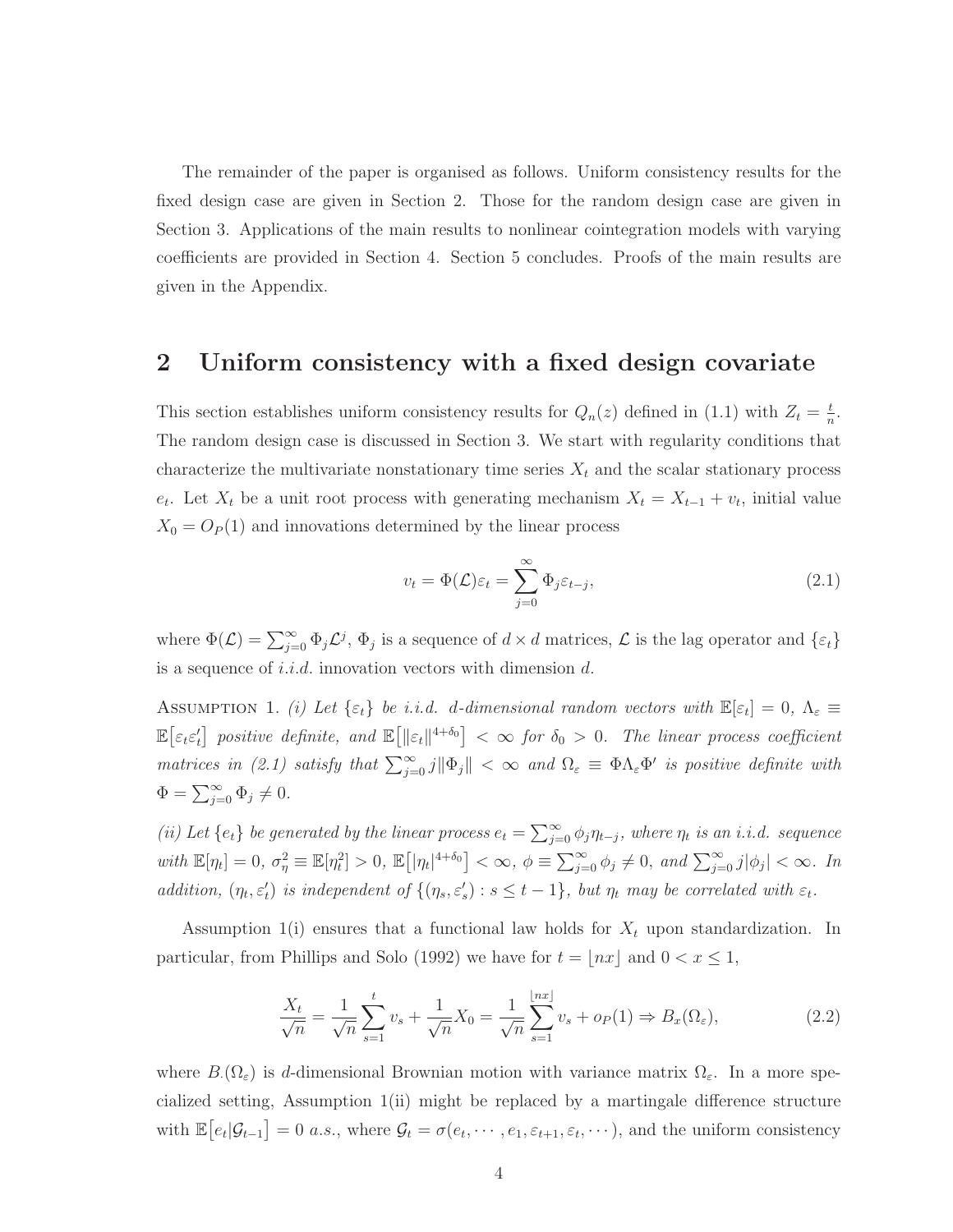results developed in this paper still hold. Instead, we allow for a more general linear dependence structure and joint contemporaneous correlation between the innovations  $\eta_t$  and  $\varepsilon_t$  which builds endogeneity into the regression equation. Uniform consistency continues to hold when  $e_t$  and  $v_t$  are jointly determined by a multivariate linear process of the form

$$
(e_t, v'_t)' = \Phi^*(\mathcal{L})\varepsilon_t^* = \sum_{j=0}^{\infty} \Phi_j^* \varepsilon_{t-j}^*,
$$

where  $\Phi^*(\mathcal{L}) = \sum_{j=0}^{\infty} \Phi_j^* \mathcal{L}^j$  with  $\Phi_j^*$  a sequence of  $d+1$  dimensional coefficient matrices and  $\{\varepsilon_t^*\}$  is a sequence of *i.i.d.* random vectors of dimension  $d+1$ .

We next impose some mild conditions on the kernel function  $K(\cdot)$  and the bandwidth h. ASSUMPTION 2. (i) The kernel function  $K(\cdot)$  is continuous, positive, symmetric and has compact support [-1, 1] with  $\mu_0 = 1$ , where  $\mu_j = \int_{-1}^1 u^j K(u) du$ .

(ii) The bandwidth h satisfies  $h \to 0$  and  $nh \to \infty$  as n tends to infinity.

A recent paper by Phillips *et al* (2013) shows that for  $0 < z \leq 1$ ,

$$
\frac{1}{n^2h} \sum_{t=1}^n X_t X_t' K\left(\frac{t - nz}{nh}\right) \Rightarrow W_z(\Omega_\varepsilon),\tag{2.3}
$$

where  $W_z(\Omega_\varepsilon) = B_z(\Omega_\varepsilon)B_z(\Omega_\varepsilon)'$  and " $\Rightarrow$ " denotes weak convergence. However, the  $d \times d$  limit matrix  $W_z(\Omega_\varepsilon)$  on the right hand side of (2.3) is singular with rank one when  $d > 1$ , which indicates that the weighted signal matrix on the left hand side of (2.3) is asymptotically singular whenever the dimension of the regressor  $X_t$  exceeds unity. This phenomenon of kernel degeneracy leads to asymptotic singularity in the limit distribution and variance matrix of the kernel-weighted sample covariance  $Q_n(z)$  defined in (1.1) when  $Z_t$  is a fixed design variable.

To address this kernel degeneracy Phillips et al (2013) develop a coordinate transformation to isolate the (random) direction of singularity and use the associated coordinate rotation to obtain the limit distribution theory. We define the quantities  $\gamma_n(z) = \lfloor n(z - h) \rfloor$ ,

$$
q_{\gamma_n(z)} = \frac{b_{\gamma_n(z)}}{\left[b'_{\gamma_n(z)}b_{\gamma_n(z)}\right]^{1/2}} = \frac{b_{\gamma_n(z)}}{\|b_{\gamma_n(z)}\|}, \text{ and } b_{\gamma_n(z)} = \frac{1}{\sqrt{n}}X_{\gamma_n(z)},
$$

where " $\|\cdot\|$ " denotes the Euclidean norm. Let  $q_{\gamma_n(z)}^{\perp}$  be an orthogonal complement of  $q_{\gamma_n(z)}$ , define

$$
D_n(z) = [q_{\gamma_n(z)}, q_{\gamma_n(z)}^{\perp}], \text{ with } D_n(z)' D_n(z) = I_d,
$$
\n(2.4)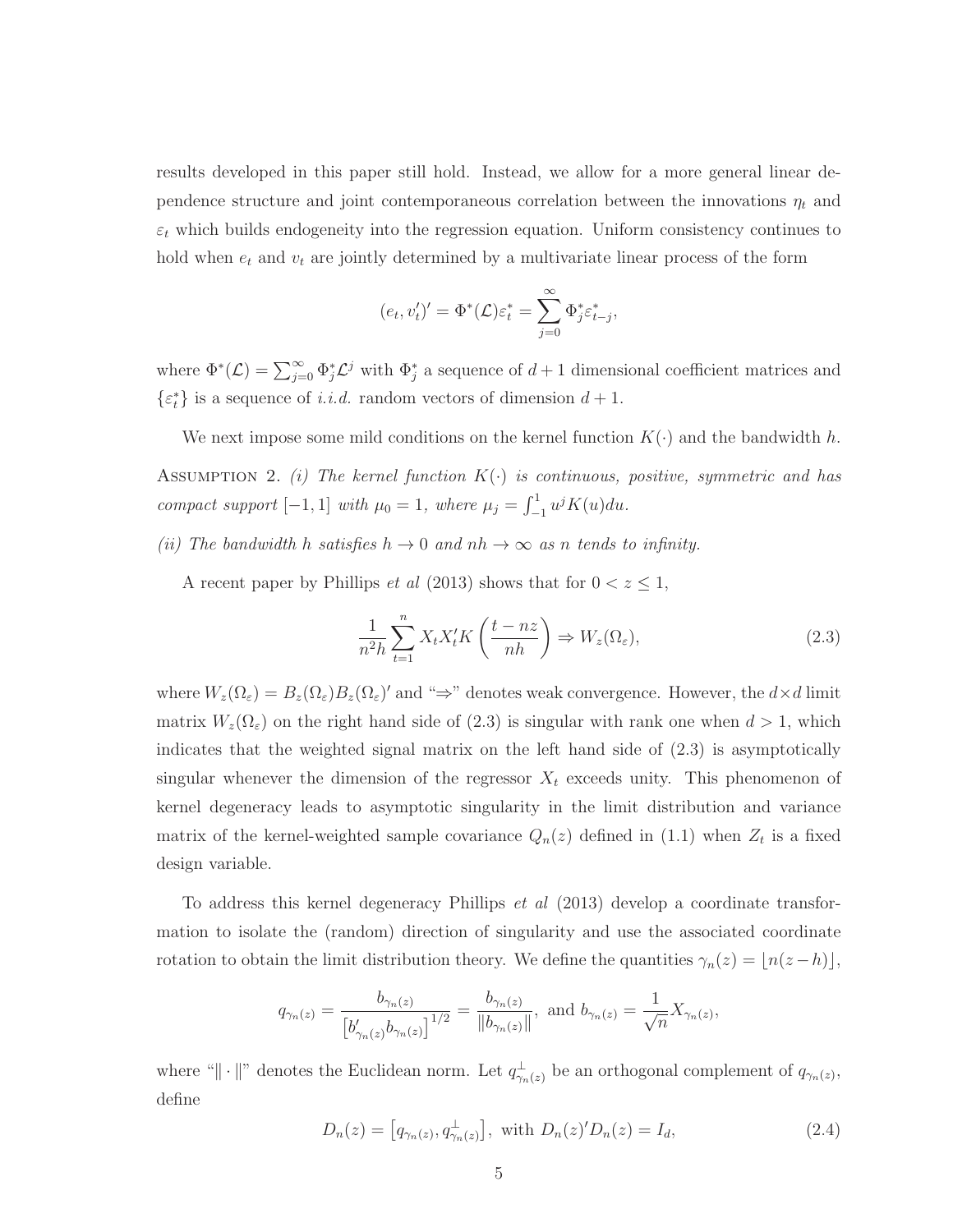and introduce the vector

$$
R_n = \text{diag}\left\{n\sqrt{h}, (nh)I_{d-1}\right\},\tag{2.5}
$$

where  $I_r$  is the  $r \times r$  identity. The matrix  $D_n(z)$  is random, path dependent, and localized to the coordinate of concentration at  $\gamma_n(z)$ .

The following result gives the uniform convergence rates for  $Q_n(z)$  when  $z \in (h, 1-h)$ . THEOREM 2.1. Suppose that Assumptions 1 and 2 are satisfied. Let

$$
\frac{n^{2+\delta_0}h^{7+\delta_0}}{(\log n)^{3+\delta_0}} \to \infty,
$$
\n(2.6)

where  $\delta_0$  is defined as in Assumption 1(i). Then, we have

$$
\sup_{h < z < 1-h} \left\| R_n^+ D_n(z)' Q_n(z) \right\| = O_P(\sqrt{\log n}),\tag{2.7}
$$

where  $A^+$  denotes the Moore-Penrose inverse of A.

From the proof of Theorem 2.1 in the Appendix, it is clear that the same uniform convergence rate as given in (2.7) holds if  $X_t$  and  $e_t$  are independent. Thus, the existence of correlation between the  $X_t$  and  $e_t$  does not affect the uniform convergence rate of the kernel-weighted sample covariance. This robustness to endogeneity in the present case arises because the induced asymptotic bias arising from the non-zero mean of  $Q_n(z)$  turns out to be a "second order" bias effect as in the linear parametric case (Phillips and Durlauf, 1986; Phillips and Hansen, 1990). Furthermore, from the definitions of  $D_n(z)$  and  $R_n$ , it is apparent that two different convergence rates obtain for the two directions determined by  $q_{\gamma_n(z)}$  and  $q_{\gamma_n(z)}^{\perp}$ .

Corollary 2.1. Let the assumptions in Theorem 2.1 hold. Then, we have

$$
\sup_{h < z < 1-h} \left| q'_{\gamma_n(z)} Q_n(z) \right| = O_P(n \sqrt{h \log n}) \tag{2.8}
$$

and

$$
\sup_{h < z < 1-h} \left\| (q_{\gamma_n(z)}^\perp)' Q_n(z) \right\| = O_P(n h \sqrt{\log n}).\tag{2.9}
$$

Although the uniform convergence rates are different in the two directions, both rates exceeds the usual uniform rate  $O_P(\sqrt{nh \log n})$  for kernel estimators that applies in stationary models. A detailed discussion of this phenomenon in the point-wise kernel regression case is given in Phillips  $et \, al \, (2013)$ . The above results are used in Section 4 to derive uniform convergence rates for nonparametric kernel-based estimators of the time-varying coefficients in nonlinear cointegration models.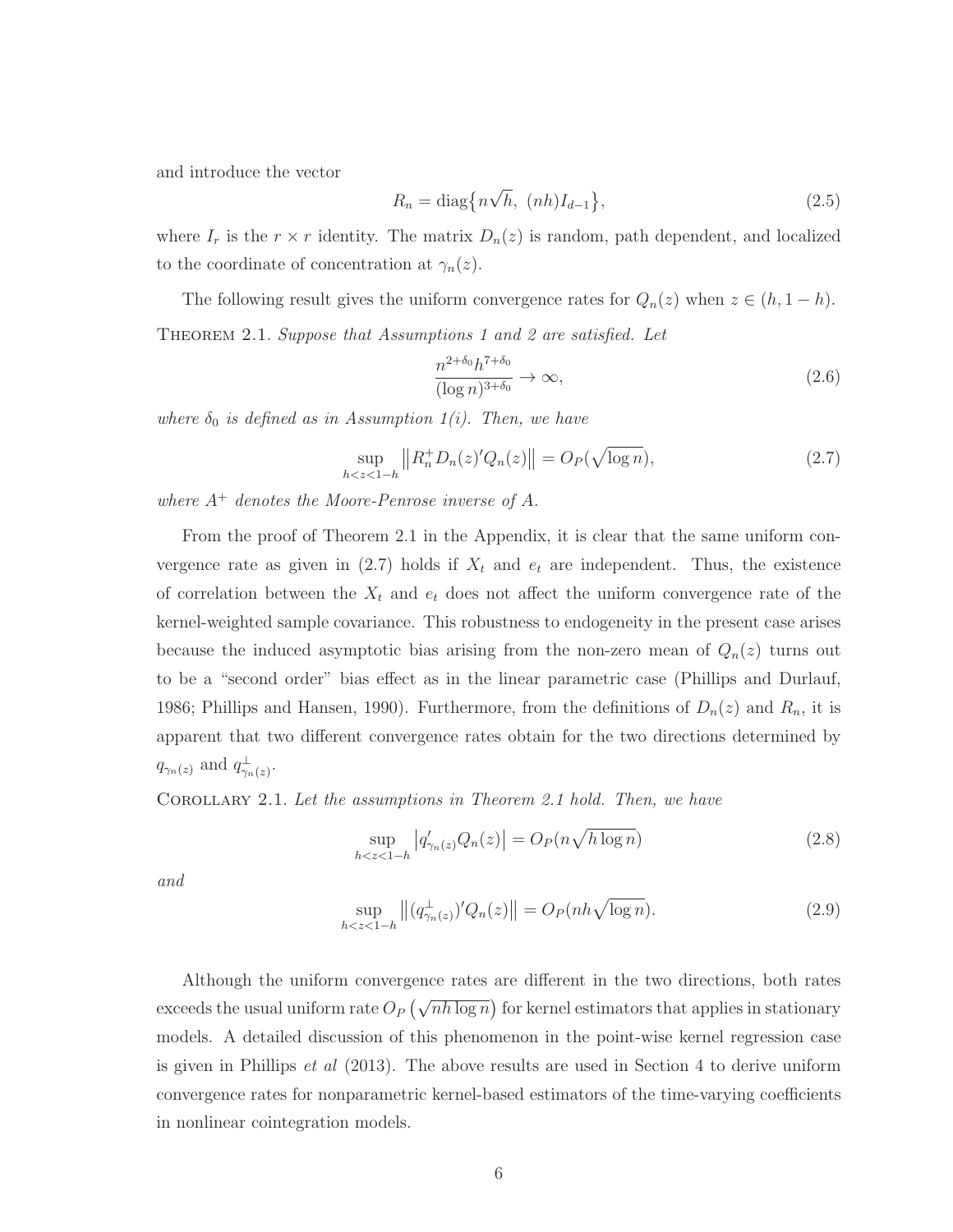#### **3 Uniform consistency with a random design covariate**

This section develops uniform consistency for the sample covariance  $Q_n(z)$  when  $Z_t$  is generated by  $i.i.d.$  random variables, and compares this result with those of the fixed design case studied in the previous section. For the stationary case, it is well known that the same uniform convergence rates hold for  $Q_n(z)$  irrespective of whether  $Z_t$  is a random design or fixed design variate. In contrast to Section 2, there is no kernel degeneracy in the random design case and a common uniform convergence rate applies which is the same as that given in (2.8). The next assumption is used in the derivation of the uniform consistency result in Theorem 3.1 below.

ASSUMPTION 3. Let  $\{(Z_t, \eta_t, \varepsilon'_t)\}\$  be a sequence of i.i.d. random vectors with continuous density function  $f(\cdot, \cdot, \cdot)$ , and let  $Z_t$  be independent of  $\eta_t$  and have compact support, say  $[0, 1]$ .

Much of the existing literature on the limit theory of  $Q_n(\cdot)$  for the random design case imposes a martingale difference structure on  $e_t$ , which excludes the possibility of correlation between  $X_t$  and  $e_t$  (c.f., Cai et al, 2009; Li et al, 2013). However, for consistency with the framework of Section 2, we follow the same structure as Assumption 1 to generate the unit root process  $X_t$  and the stationary process  $e_t$ , thereby allowing for correlation between  $X_t$ and  $e_t$ . Hence, the result below has wider applicability than those currently available in the literature.

The uniform convergence rate for  $Q_n(z)$  in the random design case is given as follows. THEOREM 3.1. Suppose that Assumptions  $1-3$  are satisfied. Let

$$
\frac{n^{2+\delta_0}h^{4+\delta_0}}{(\log n)^{4+\delta_0}} \to \infty,
$$
\n(3.1)

where  $\delta_0$  is defined in Assumption 1(i). Then, we have

$$
\sup_{0 < z < 1} \|Q_n(z)\| = O_P(n\sqrt{h \log n}).\tag{3.2}
$$

This theorem shows that the uniform convergence rate  $(3.2)$  is exactly the same as  $(2.8)$ and therefore exceeds the stationary rate  $O_P(\sqrt{nh \log n})$ . This rate is also common across coordinates unlike the different rates that apply in the fixed design model. The result is used in Section 4 to derive a uniform convergence rate for nonparametric kernel-based estimation of the functional coefficients in nonlinear cointegration models under super-consistency.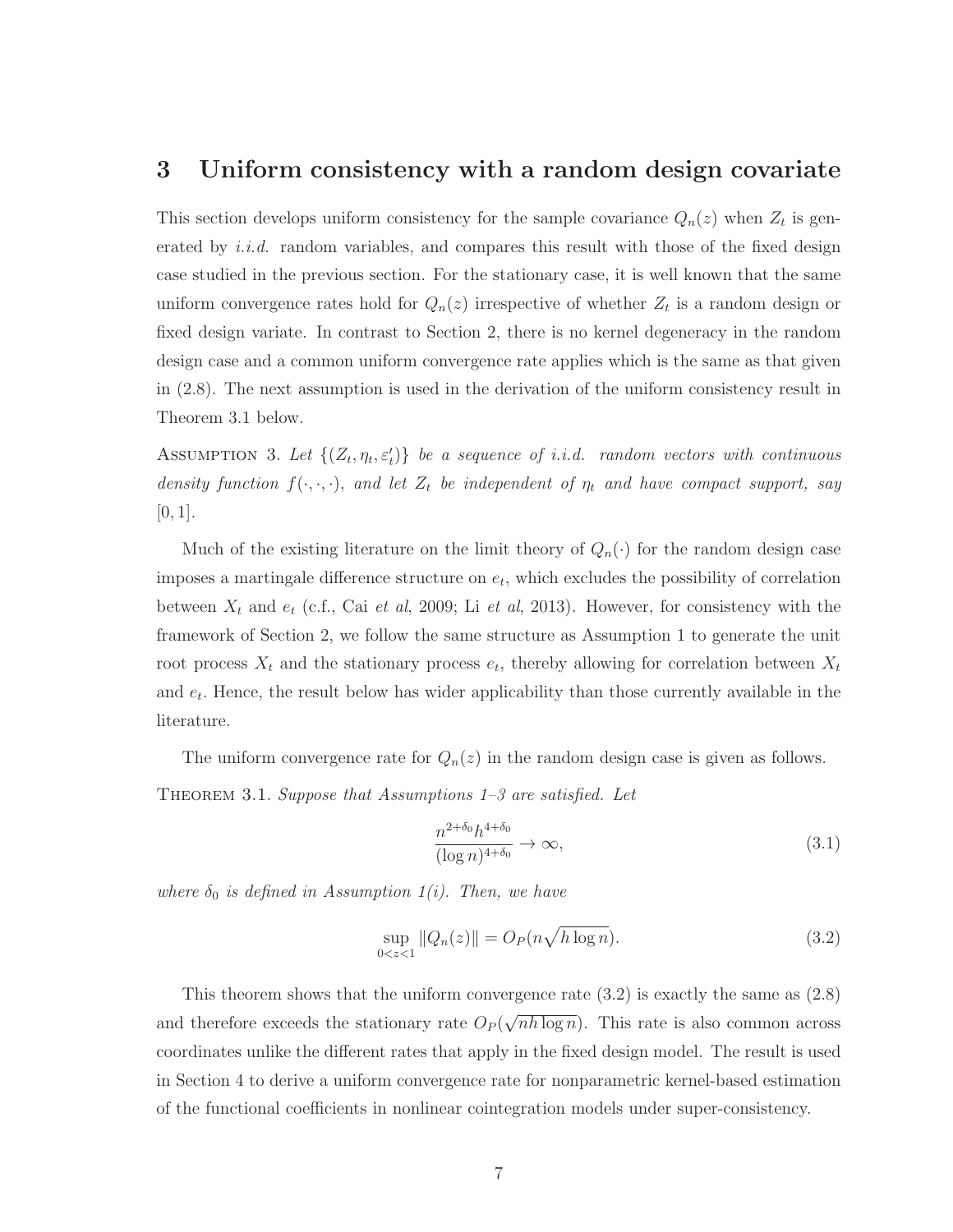# **4 Cointegration models with varying coefficients**

In this section we use the results developed earlier to derive corresponding uniform consistency results for nonparametric kernel estimators in a nonlinear cointegration model with varying coefficients. The model has the form

$$
Y_t = X_t' \beta(Z_t) + e_t, \quad t = 1, \cdots, n,
$$
\n(4.1)

where  $X_t$  and  $e_t$  satisfy Assumption 1,  $\beta(\cdot)$  is a d-dimensional coefficient function, and  $Z_t$ is either a fixed design or random design variate. In the fixed design case, model (4.1) is a cointegration model with time-varying coefficients, which was studied in Park and Hahn (1999) and Phillips et al (2013). The model can then be regarded as an extension of the locally stationary models used in Robinson (1989) and Cai (2007) where the regressors are stationary. In the random design case, model (4.1) is a cointegration model with functional coefficients of the type studied in Cai et al (2009), Xiao (2009) and Gao and Phillips (2013b). These studies provide nonstationary extensions of the models considered in Fan and Zhang  $(1999)$  and Cai *et al*  $(2000)$ . The existing literature in these cases focuses on the development of pointwise asymptotic theory for nonparametric estimators of the coefficient function  $\beta(\cdot)$ (c.f., Cai et al, 2009; Phillips et al, 2013). Uniform consistency results and associated convergence rates in the nonstationary case have so far not been considered due to the technical difficulties involved in the presence of nonstationary regressors. This section aims to fill this gap in the literature.

Under a smoothness condition on  $\beta(\cdot)$  and for some fixed z, we have the local approximation

$$
\beta(Z_t) = \beta(z) + O(Z_t - z) \approx \beta(z)
$$

when  $Z_t$  is in a small neighborhood of z. The kernel-weighted local level regression estimator of the coefficient  $\beta(z)$  at z has the following form

$$
\widehat{\beta}_n(z) = \left[\sum_{t=1}^n X_t X_t' K\left(\frac{Z_t - z}{h}\right)\right]^+ \left[\sum_{t=1}^n X_t Y_t K\left(\frac{Z_t - z}{h}\right)\right].\tag{4.2}
$$

We provide below a uniform consistency result for the estimator  $\widehat{\beta}_n(z)$  over a range of values of z. Other kernel-based approaches such as local polynomial regression are also applicable to estimate the coefficient functions, and similar uniform consistency results as those given here can be obtained with some modification of the proofs.

To establish the limit theory for  $\widehat{\beta}_n(\cdot)$ , we impose the following commonly used smoothness condition on  $\beta(\cdot)$  (c.f., Wang and Phillips, 2009a; Phillips *et al*, 2013).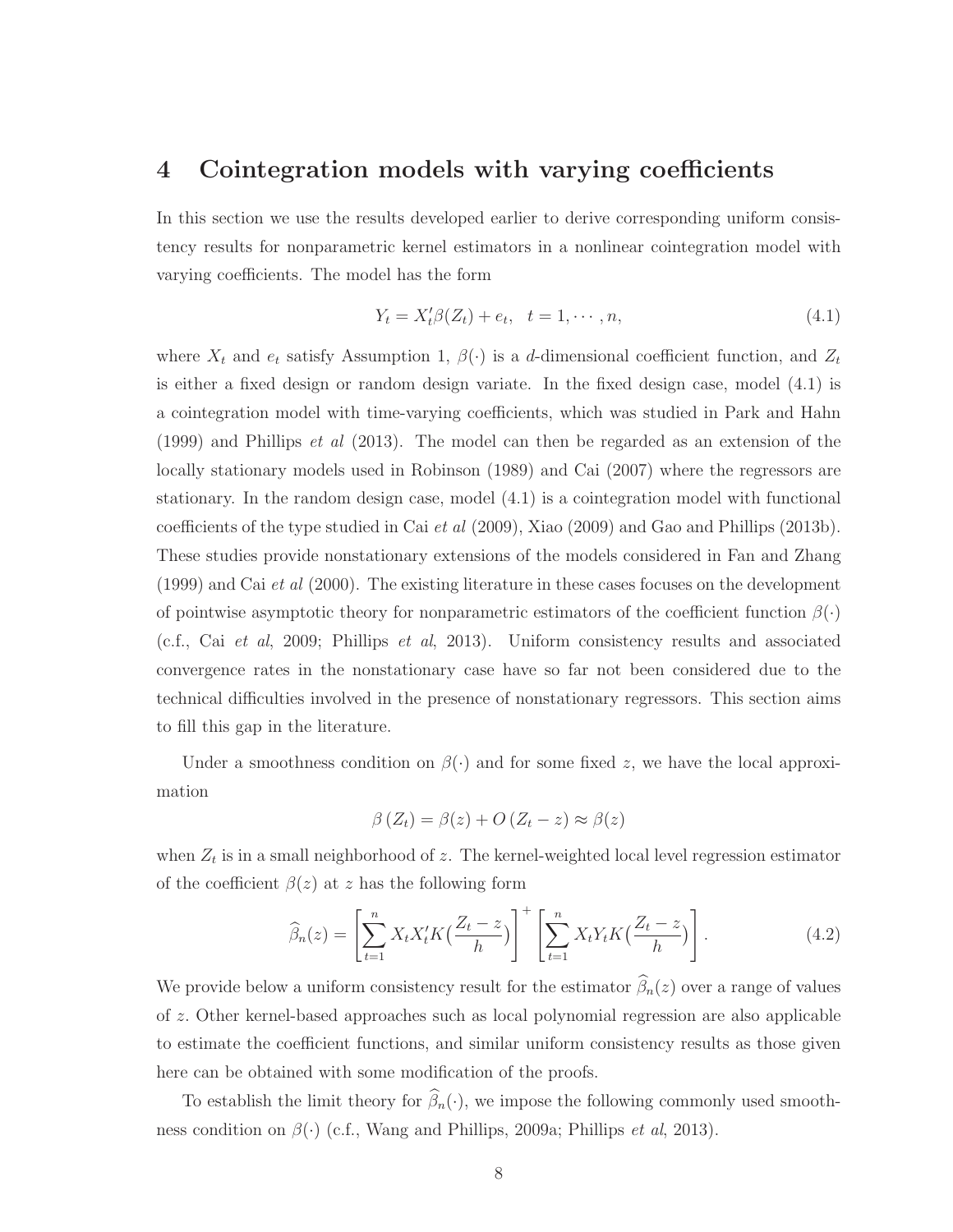ASSUMPTION 4. The coefficient function  $\beta(\cdot)$  is continuous with  $\beta(z+\delta) - \beta(z)| = O(|\delta|^{\alpha_0})$ as  $\delta \to 0$  for some  $\alpha_0 > 1/2$  and any  $z \in (0,1)$ .

We start with the fixed design case where  $Z_t = \frac{t}{n}$  for  $t = 1, \dots, n$ . Let  $B_{z,*}(\Omega_{\varepsilon})$  be an independent copy of the d-dimensional Brownian motion  $B_z(\Omega_\varepsilon)$  which is defined in (2.2),  $b_z \equiv b_{\gamma_n(z)}$  and  $q_z \equiv q_{\gamma_n(z)}$  and  $q_z^{\perp} = q_{\gamma_n(z)}^{\perp}$  for  $0 < z < 1$ . Define

$$
\Delta_z = \begin{bmatrix} \Delta_z(1) & \Delta_z(2) \\ \Delta_z(2) & \Delta_z(3) \end{bmatrix},
$$
\n(4.3)

with  $\Delta_z(1) = b'_z b_z$ ,

$$
\Delta_z(2) = 2\sqrt{2} (b_z' b_z)^{1/2} \left\{ \int_{-1}^1 B_{\frac{z+1}{2},*}(\Omega_{\varepsilon}) K(z) dz \right\} q_z^{\perp},
$$

and

$$
\Delta_z(3) = 4(q_z^{\perp})' \left\{ \int_{-1}^1 B_{\frac{z+1}{2},*}(\Omega_{\varepsilon}) B_{\frac{z+1}{2},*}(\Omega_{\varepsilon})' K(z) dz \right\} q_z^{\perp}.
$$

For fixed  $0 < z < 1$ , Proposition A.1 in Phillips *et al* (2013) shows that the standardized denominator matrix of (4.2) converges weakly to the limit

$$
R_n^+ D_n(z)'\Big[\sum_{t=1}^n X_t X_t' K\Big(\frac{t - nz}{nh}\Big)\Big] D_n(z) R_n^+ \Rightarrow \Delta_z,
$$

on which we make the following assumption.

ASSUMPTION 5.  $\Delta_z$  is non-singular with probability 1 uniformly for  $h < z < 1 - h$ .

Based on Theorem 2.1 and Corollary 2.1, we obtain the following uniform consistency results for the kernel estimator  $\widehat{\beta}_n(z)$ .

Theorem 4.1. Suppose that the assumptions in Theorem 2.1 and Assumptions 4 and 5 are satisfied. Then, we have as  $n \to \infty$ 

$$
\sup_{h < z < 1-h} \left| q'_z \left[ \widehat{\beta}_n(z) - \beta(z) \right] \right| = O_P\left( h^{\alpha_0} + \sqrt{\frac{\log n}{n^2 h}} \right) \tag{4.4}
$$

and

$$
\sup_{h < z < 1-h} \left\| (q_z^\perp)' \left[ \widehat{\beta}_n(z) - \beta(z) \right] \right\| = O_P\left( h^{\alpha_0} + \frac{\sqrt{\log n}}{nh} \right). \tag{4.5}
$$

The order  $O_P(h^{\alpha_0})$  of the asymptotic bias of the nonparametric estimator  $\widehat{\beta}_n(z)$  in Theorem 4.1 can be improved to  $O_P(h^2)$  if the local linear method (c.f., Fan and Gijbels, 1996)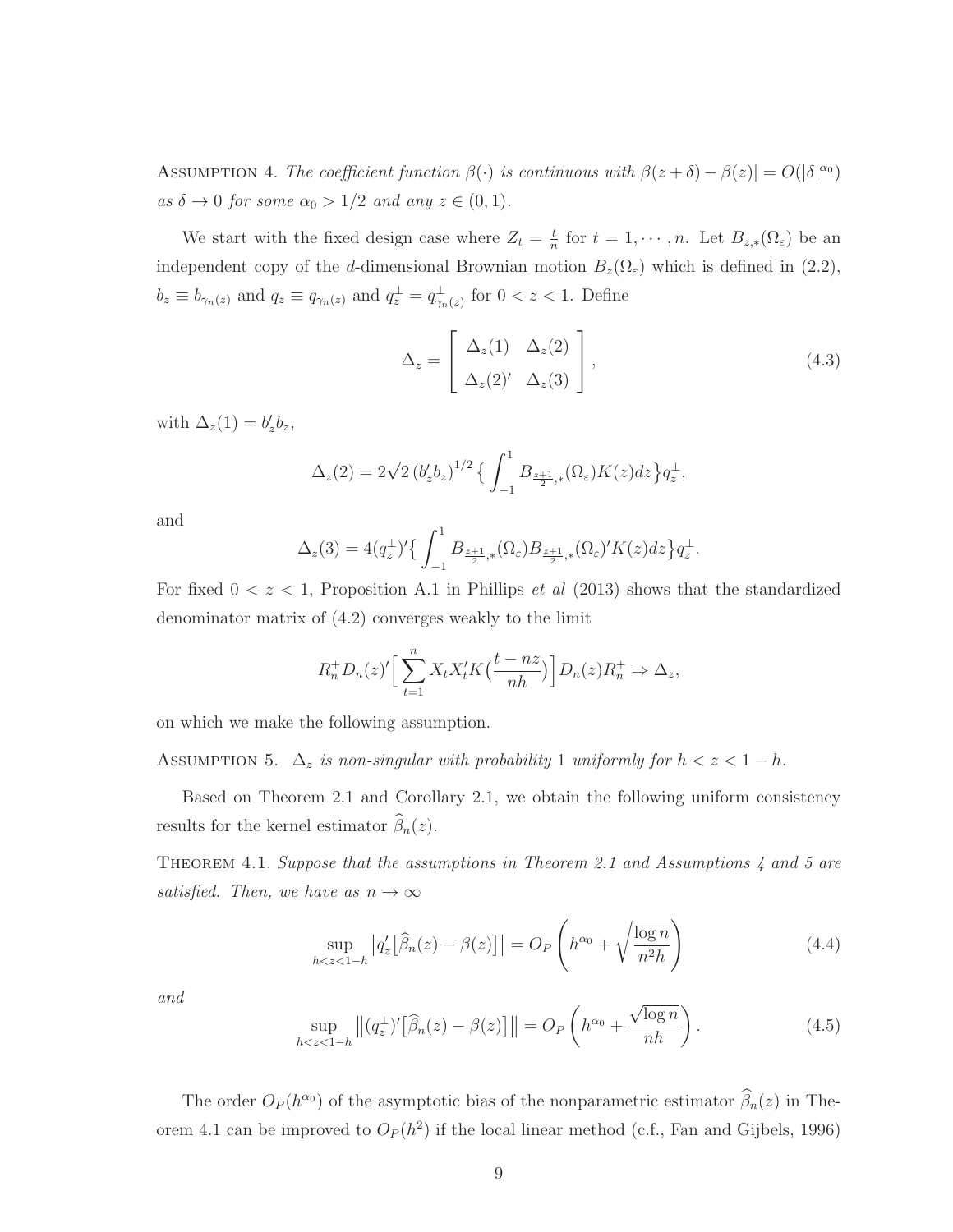is used to estimate  $\beta(\cdot)$ . Theorem 4.1 gives different uniform convergence rates for  $\widehat{\beta}_n(\cdot)$ in the two directions determined by the kernel degeneracy, just as in Corollary 2.1. In the direction  $q_z$ , we have the uniform convergence rate  $O_P(\sqrt{\frac{\log n}{n^2h}})$ , which we call the type I uniform convergence rate. This rate is faster than the rate  $O_P\left(\frac{\sqrt{\log n}}{nh}\right)$  that applies in the other direction (c.f. (4.5)) as well as the usual rate  $O_P(\sqrt{\frac{\log n}{nh}})$  that applies in the stationary case. In the direction  $q_z^{\perp}$ , the uniform convergence rate  $O_P\left(\frac{\sqrt{\log n}}{nh}\right)$  is slower than the type I uniform convergence rate of (4.4), but is still faster than the stationary rate. The rate  $O_P\left(\frac{\sqrt{\log n}}{nh}\right)$  is called the type II uniform convergence rate.

Next consider the random design case where the covariate  $Z_t$  is i.i.d., as discussed in Section 3. Define

$$
\Lambda_z = f_Z(z) \int B_z(\Omega_\varepsilon) B_z(\Omega_\varepsilon)' dz,
$$

where  $f_Z(\cdot)$  is the density function of  $Z_t$ . It is easy to show that

$$
\frac{1}{n^2h} \sum_{t=1}^n X_t X_t' K\left(\frac{Z_t - z}{h}\right) \Rightarrow \Lambda_z
$$

for  $0 < z < 1$ . Using Theorem 3.1 we derive the uniform convergence rate for  $\widehat{\beta}_n(\cdot)$  in the following theorem, which shows that a common type I uniform convergence rate is attained in all directions in the random design case.

THEOREM 4.2. Suppose that the assumptions in Theorem 3.1 and Assumption  $\downarrow$  are satisfied. Let  $\Lambda_z$  be non-singular with probability 1 uniformly for  $z \in (0,1)$ . Then, we have as  $n \to \infty$ 

$$
\sup_{0 < z < 1} \|\widehat{\beta}_n(z) - \beta(z)\| = O_P\left(h^{\alpha_0} + \sqrt{\frac{\log n}{n^2 h}}\right). \tag{4.6}
$$

This uniform consistency result gives a new sharp rate of convergence for the nonlinear cointegration models with functional coefficients and complements the pointwise limit theory developed by Cai et al (2009), Xiao (2009) and Gao and Phillips (2013b).

# **5 Conclusions**

This paper derives uniform consistency results for nonparametric kernel-weighted sample covariances and regressions in a nonstationary data framework. This framework has practical application in varying coefficient regressions with coefficient covariates that follow fixed and random designs. In the fixed design case, two different uniform convergence rates apply depending on a certain covariate-sensitive random direction, a result that is quite different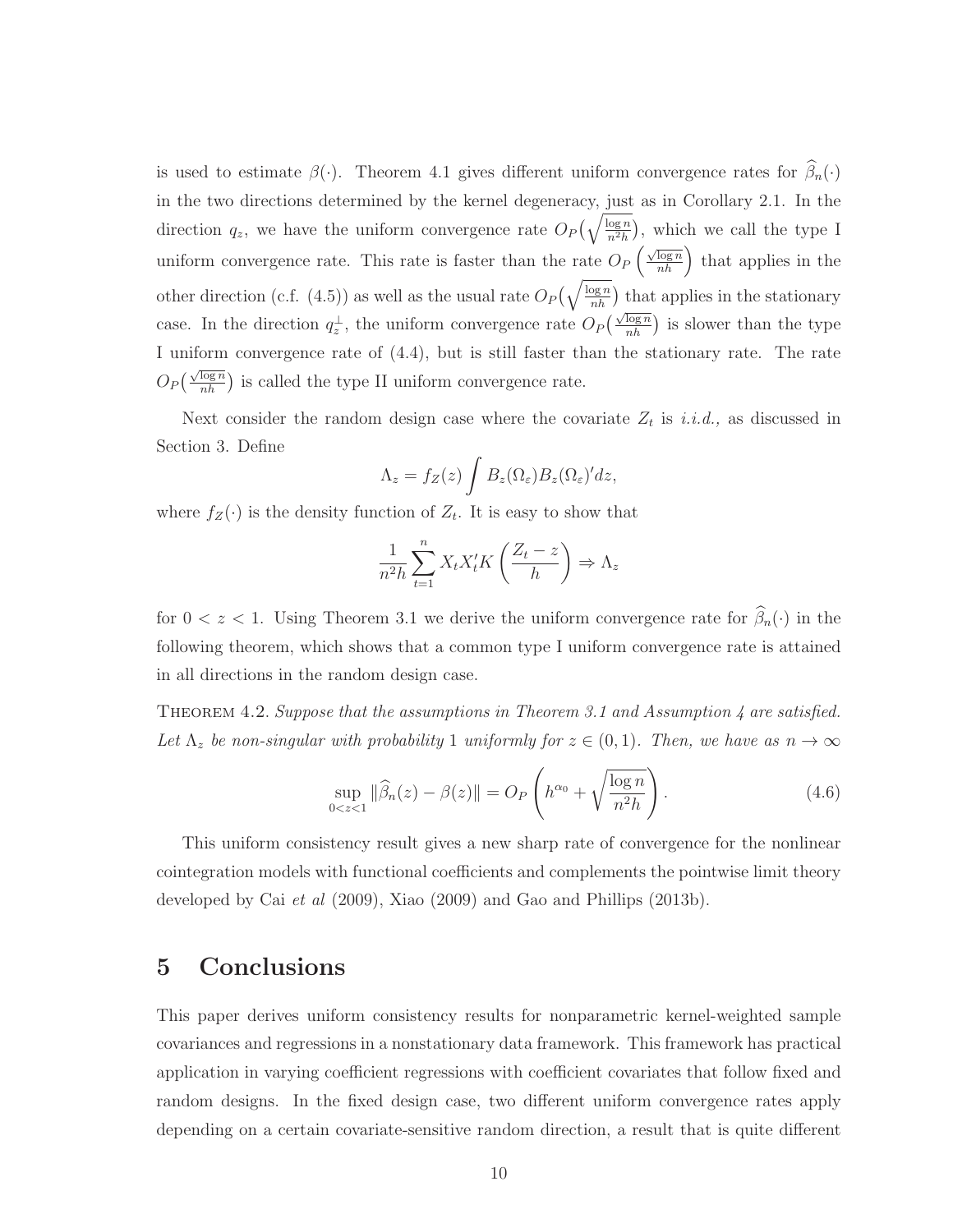from the random design case where a common uniform convergence rate applies. Both results are shown to be robust to endogeneity of the regressors.

A regression application of these results confirms the uniform consistency of nonparametric kernel estimates of the coefficient functions in nonlinear cointegration models with varying coefficients and gives sharp convergence rates in this regression case. In the fixed design framework, two types of uniform convergence rates again apply in the covariate sensitive random directions and both rates exceed the rate in the stationary case. In the random design framework, there is a common uniform convergence rate, which also exceeds that of the stationary case. These uniform consistency results are relevant in estimating semiparametric cointegration models with partially-varying coefficients, long run variance estimation in such models, kernel-based specification testing of nonlinear cointegration models, and the theory for the optimal bandwidth selection in the nonparametric kernel-smoothing under nonstationarity.

# **6 Acknowledgements**

Phillips acknowledges support from the NSF under Grant No. SES 12-58258. Gao acknowledges support from the Australian Research Council Discovery Grants Program under Grant Nos. DP1096374 and DP130104229.

# **A Proofs of the main results**

This appendix provides proofs of the main results in Sections 2–4. To simplify notation, in the sequel we let  $q_z = q_{\gamma_n(z)}$  and  $q_z^{\perp} = q_{\gamma_n(z)}^{\perp}$ , and C is used for a positive constant whose value may change from line to line.

PROOF OF THEOREM 2.1. For  $0 < z < 1$ , define

$$
Q_n(z,1) = \frac{q'_z}{n\sqrt{h}} \sum_{t=1}^n K(\frac{t - nz}{nh}) X_t e_t,
$$
  

$$
Q_n(z,2) = \frac{(q_z^{\perp})'}{nh} \sum_{t=1}^n K(\frac{t - nz}{nh}) X_t e_t.
$$

Note that

$$
Q_n(z,1) = \frac{q'_z}{n\sqrt{h}} X_{\gamma_n(z)} \sum_{t=1}^n K\left(\frac{t-nz}{nh}\right) e_t + \frac{q'_z}{n\sqrt{h}} \sum_{t=1}^n K\left(\frac{t-nz}{nh}\right) (X_t - X_{\gamma_n(z)}) e_t, \tag{A.1}
$$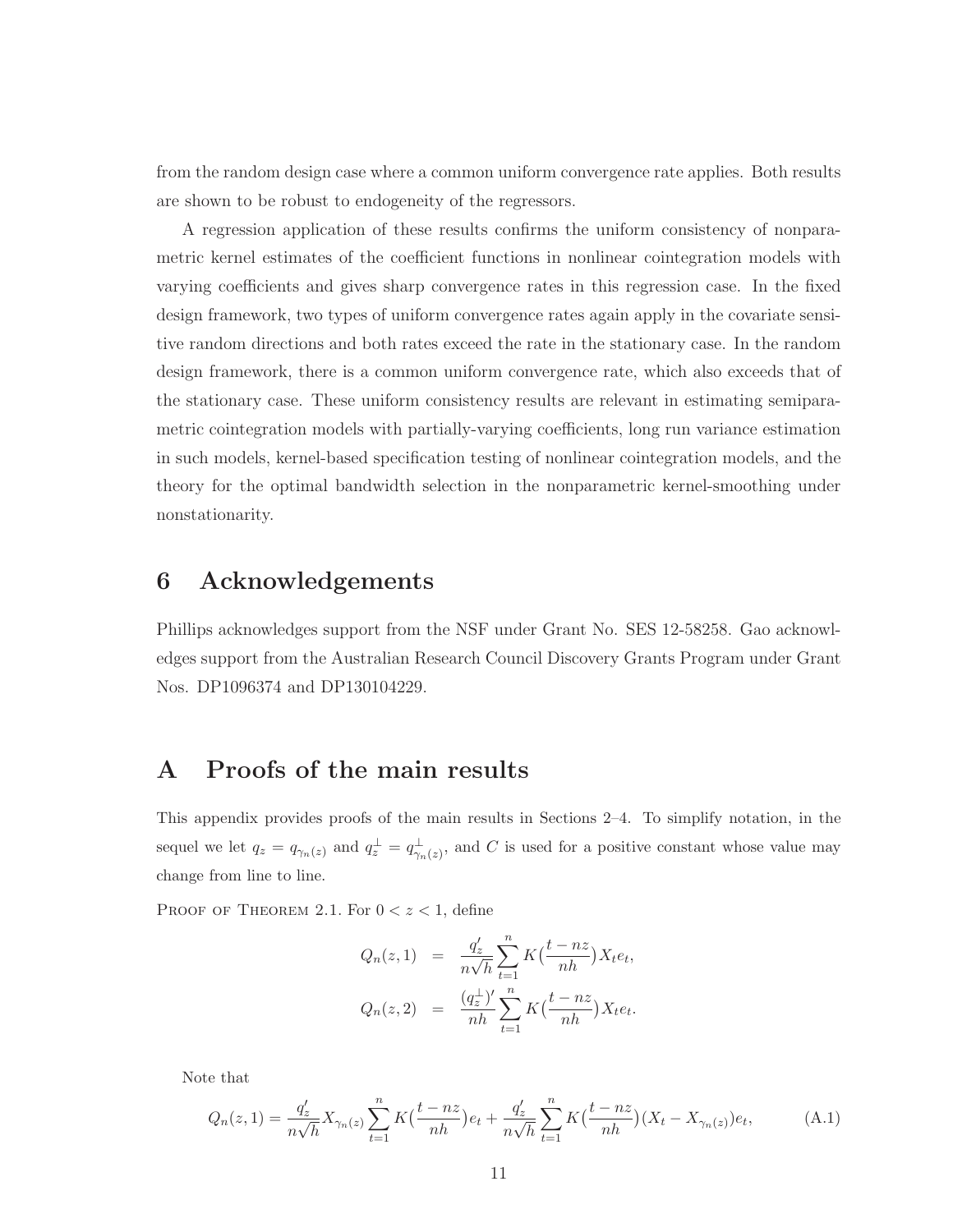where  $\gamma_n(z)$  is defined in Section 2, and

$$
Q_n(z,2) = \frac{(q_z^{\perp})'}{nh} \sum_{t=1}^n K(\frac{t - nz}{nh})(X_t - X_{\gamma_n(z)})e_t,
$$
 (A.2)

as  $q_z^{\perp}$  is orthogonal to  $X_{\gamma_n(z)}$  by (2.4) in Section 2. By continuous mapping (e.g. Billingsley, 1968), it is easy to show that

$$
\sup_{0 < z < 1} \left( \|q_z\| + \|q_z^{\perp}\| \right) = O_P(1). \tag{A.3}
$$

Then, by  $(A.1)$ – $(A.3)$ , it is sufficient to show that

$$
\sup_{h < z < 1-h} \left| \frac{1}{\sqrt{nh}} \sum_{t=1}^{n} K\left(\frac{t - nz}{nh}\right) e_t \right| = O_P(\sqrt{\log n}),\tag{A.4}
$$

and

$$
\sup_{h < z < 1-h} \left\| \frac{1}{nh} \sum_{t=1}^{n} K\left(\frac{t - nz}{nh}\right) (X_t - X_{\gamma_n(z)}) e_t \right\| = O_P(\sqrt{\log n}),\tag{A.5}
$$

which we now prove in turn.

*Proof of*  $(A.4)$ *.* Using the BN decomposition approach of Phillips and Solo (1992), we have

$$
e_t = \overline{e}_t + (\widetilde{e}_{t-1} - \widetilde{e}_t), \tag{A.6}
$$

where  $\overline{e}_t = (\sum_{j=0}^{\infty} \phi_j) \eta_t = \phi \eta_t$  and  $\widetilde{e}_t = \sum_{j=0}^{\infty} \widetilde{\phi}_j \eta_{t-j}$  with  $\widetilde{\phi}_j = \sum_{k=j+1}^{\infty} \phi_k$ . By (A.6), we can show that

$$
\sum_{t=1}^{n} e_t K\left(\frac{t - nz}{nh}\right) = \sum_{t=1}^{n} \overline{e}_t K\left(\frac{t - nz}{nh}\right) + \sum_{t=1}^{n} \widetilde{e}_{t-1} K\left(\frac{t - nz}{nh}\right) - \sum_{t=1}^{n} \widetilde{e}_t K\left(\frac{t - nz}{nh}\right)
$$
\n
$$
= \sum_{t=1}^{n} \overline{e}_t K\left(\frac{t - nz}{nh}\right) + \sum_{t=1}^{n} \widetilde{e}_{t-1} K\left(\frac{t - 1 - nz}{nh}\right) - \sum_{t=1}^{n} \widetilde{e}_t K\left(\frac{t - nz}{nh}\right) + \sum_{t=1}^{n} \widetilde{e}_{t-1} \left[K\left(\frac{t - nz}{nh}\right) - K\left(\frac{t - 1 - nz}{nh}\right)\right]
$$
\n
$$
= \sum_{t=1}^{n} \overline{e}_t K\left(\frac{t - nz}{nh}\right) + \sum_{t=1}^{n} \widetilde{e}_{t-1} \left[K\left(\frac{t - nz}{nh}\right) - K\left(\frac{t - 1 - nz}{nh}\right)\right] + \widetilde{e}_0 K\left(\frac{-z}{h}\right) - \widetilde{e}_n K\left(\frac{1 - z}{h}\right).
$$

By virtue of Assumption 2(i) and (ii),

$$
\widetilde{e}_0 K\left(\frac{-z}{h}\right) = \widetilde{e}_n K\left(\frac{1-z}{h}\right) = 0\tag{A.7}
$$

with probability 1 for any  $h < z < 1 - h$ , which indicates that

$$
\sum_{t=1}^{n} e_t K\left(\frac{t - nz}{nh}\right) = \sum_{t=1}^{n} \overline{e}_t K\left(\frac{t - nz}{nh}\right) + \sum_{t=1}^{n} \widetilde{e}_{t-1} \left[K\left(\frac{t - nz}{nh}\right) - K\left(\frac{t - 1 - nz}{nh}\right)\right]
$$
(A.8)

uniformly for  $0 < z < 1$ .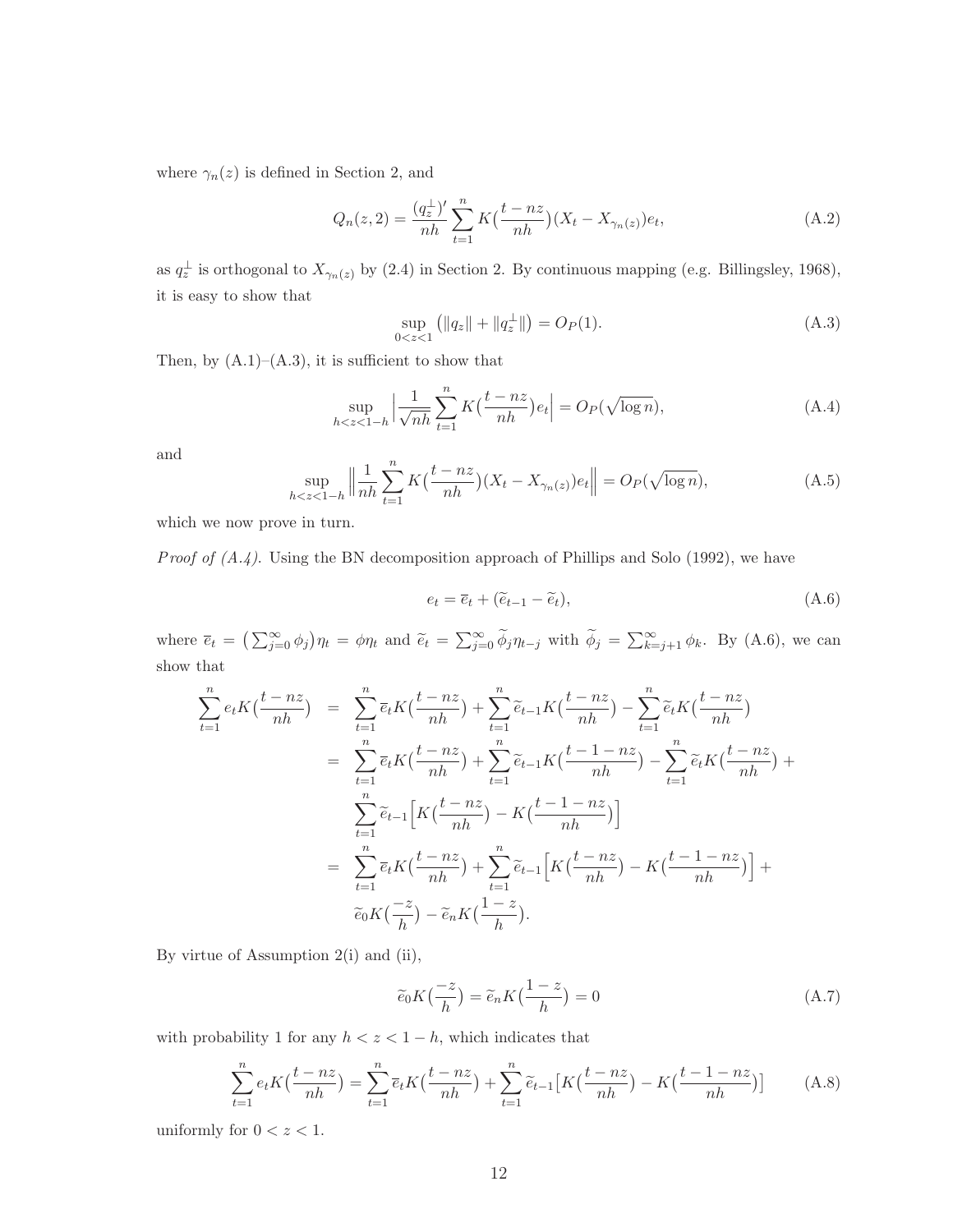Define  $\mathbb{Z}_k = \{z \mid (k-1)nr_n + 1 \le z < knr_n\}$  for  $k = 1, 2, \dots, R_n$ , and  $\mathbb{Z}_{R_n+1} = \{z \mid nr_n R_n + 1 \le z \le nx_n\}$  $z \leq n$ , where  $R_n = \lfloor r_n^{-1} \rfloor$ ,  $r_n = h^{3/2} \log^{1/2}(n)$ . Let  $z_k$  be the smallest number in the set  $\mathbb{Z}_k$  for  $k = 1, \dots, R_n, R_n + 1$ . By standard arguments, we have

$$
\sup_{h < z < 1-h} \left| \sum_{t=1}^{n} \overline{e}_t K\left(\frac{t - nz}{nh}\right) \right| \leq \max_{1 \leq k \leq R_n^*} \sup_{z \in \mathbb{Z}_k} \left| \sum_{t=1}^{n} \overline{e}_t \left[ K\left(\frac{t - z}{nh}\right) - K\left(\frac{t - z_k}{nh}\right) \right] \right| + \max_{1 \leq k \leq R_n^*} \left| \sum_{t=1}^{n} \overline{e}_t K\left(\frac{t - z_k}{nh}\right) \right|,
$$

where  $R_n^* = R_n + 1$ . By the Markov inequality, we may show that

$$
\max_{1 \le k \le R_n^*} \sup_{z \in \mathbb{Z}_k} \left| \sum_{t=1}^n \overline{e}_t \left[ K\left(\frac{t-z}{nh}\right) - K\left(\frac{t-z_k}{nh}\right) \right] \right| = O_P\left(\frac{\sqrt{n}r_n}{h}\right) = O_P\left(\sqrt{nh \log n}\right). \tag{A.9}
$$

Noting that  $\overline{e}_t = \phi \eta_t$ , we next prove

$$
\max_{1 \le k \le R_n^*} \left| \sum_{t=1}^n \eta_t K\left(\frac{t - z_k}{nh}\right) \right| = O_P\left(\sqrt{nh \log n}\right) \tag{A.10}
$$

by the truncation technique and using the Bernstein inequality (e.g., van der Vaart and Wellner, 1996). Let  $\overline{\eta}_t = \eta_t \cdot I(|\eta_t| \le \sqrt{\frac{nh}{\log n}})$  and  $\widetilde{\eta}_t = \eta_t - \overline{\eta}_t = \eta_t \cdot I(|\eta_t| > \sqrt{\frac{nh}{\log n}})$  $\frac{nh}{\log n}$ , where I(·) is an indicator function. Noting that

$$
\mathbb{P}\Big\{\max_{1 \le t \le n} |\eta_t| > \sqrt{\frac{nh}{\log n}}\Big\} \le C \cdot \frac{n(\log n)^{(4+\delta_0)/2}}{(nh)^{(4+\delta_0)/2}} = o(1)
$$

as  $\frac{n^{2+\delta_0}h^{4+\delta_0}}{(\log n)^{4+\delta_0}} \to \infty$ , we can show that

$$
\max_{1 \le k \le R_n^*} \Big| \sum_{t=1}^n (\widetilde{\eta}_t - \mathbb{E}[\widetilde{\eta}_t]) K\left(\frac{t - z_k}{nh}\right) \Big| = o_P\left(\sqrt{nh \log n}\right). \tag{A.11}
$$

On the other hand, note that  $\{\eta_t\}$  is a sequence of *i.i.d.* random variables, and the number of non-zero summands in  $\sum_{t=1}^{n} \overline{\eta}_t K\left(\frac{t-z_k}{nh}\right)$  is of order  $(nh)$  as the compact support of the kernel function is  $[-1, 1]$ . Letting  $c_0$  be some positive constant and by using the Bernstein inequality, for sufficiently large  $M>c_0 > 0$ , we have

$$
\mathbb{P}\Big\{\max_{1\leq k\leq R_n^*} \Big|\sum_{t=1}^n \left(\overline{\eta}_t - \mathbb{E}[\overline{\eta}_t]\right) K\left(\frac{t-z_k}{nh}\right)\Big| > M\sqrt{nh\log n}\Big\}
$$
  

$$
\leq \sum_{k=1}^{R_n^*} \mathbb{P}\Big\{\Big|\sum_{t=1}^n \left(\overline{\eta}_t - \mathbb{E}[\overline{\eta}_t]\right) K\left(\frac{t-z_k}{nh}\right)\Big| > M\sqrt{nh\log n}\Big\}
$$
  

$$
\leq \sum_{k=1}^{R_n^*} \exp\Big\{-\frac{Mnh\log n}{c_0nh}\Big\} \leq O(r_n^{-1}n^{-M/c_0}) = o(1),
$$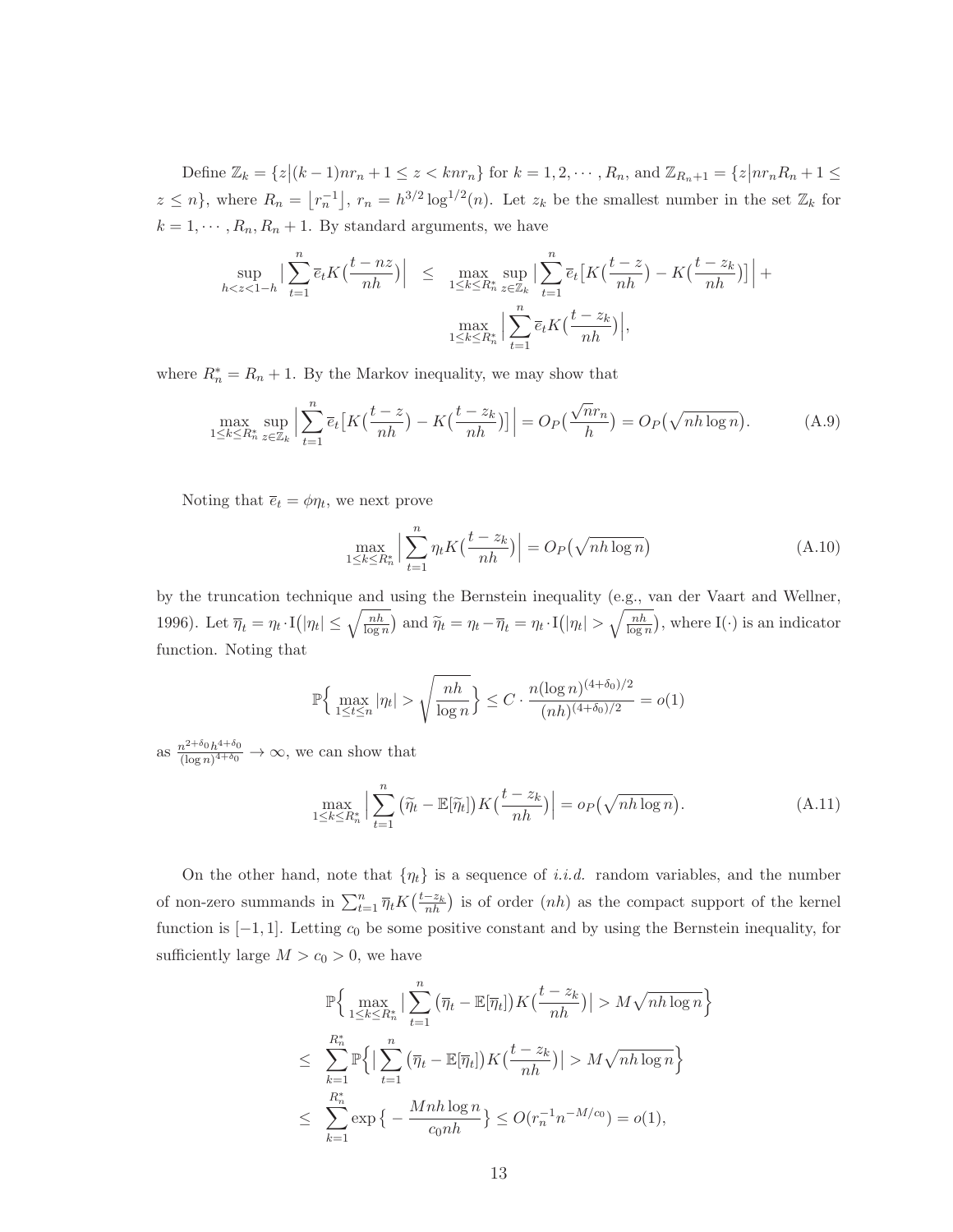which indicates that

$$
\max_{1 \le k \le R_n^*} \Big| \sum_{t=1}^n \left( \overline{\eta}_t - \mathbb{E}[\overline{\eta}_t] \right) K\left( \frac{t - z_k}{nh} \right) \Big| = O_P\left( \sqrt{nh \log n} \right). \tag{A.12}
$$

Then, by  $(A.11)$  and  $(A.12)$ , we can prove  $(A.10)$ , which together with  $(A.9)$ , leads to

$$
\sup_{h < z < 1-h} \left| \sum_{t=1}^{n} \overline{e}_t K\left(\frac{t - nz}{nh}\right) \right| = O_P(\sqrt{nh \log n}).\tag{A.13}
$$

Noting that  $K(\frac{t-nz}{nh}) - K(\frac{t-1-nz}{nh}) \leq C\frac{1}{nh}$ , by a standard derivation, we can also show that

$$
\sup_{h < z < 1-h} \Big| \sum_{t=1}^{n} \widetilde{e}_{t-1} \left[ K\left(\frac{t-nz}{nh}\right) - K\left(\frac{t-1-nz}{nh}\right) \right] \Big| = O_P(\sqrt{nh \log n}),\tag{A.14}
$$

which together with  $(A.7)$ ,  $(A.8)$  and  $(A.13)$ , leads to  $(A.4)$ .

*Proof of*  $(A.5)$ *.* Using the BN decomposition again, we have

$$
X_t - X_{\gamma_n(z)} = \sum_{s=\gamma_n(z)+1}^t v_s = \sum_{s=\gamma_n(z)+1}^t \overline{v}_s + \widetilde{v}_{\gamma_n(z)} - \widetilde{v}_t,
$$

where  $\overline{v}_t = (\sum_{j=0}^{\infty} \Phi_j) \varepsilon_t = \Phi \varepsilon_t$  and  $\widetilde{v}_t = \sum_{j=0}^{\infty} \widetilde{\Phi}_j \varepsilon_{t-j}$  with  $\widetilde{\Phi}_j = \sum_{k=j+1}^{\infty} \Phi_k$ . Hence, to prove (A.5), we need only prove that

$$
\sum_{t=1}^{n} \left( \sum_{s=\gamma_n(z)+1}^{t} \overline{v}_s \right) e_t K\left(\frac{t-nz}{nh}\right) = O_P(nh\sqrt{\log n}),\tag{A.15}
$$

$$
\widetilde{v}_{\gamma_n(z)} \sum_{t=1}^n e_t K\left(\frac{t - nz}{nh}\right) = O_P(nh\sqrt{\log n}),\tag{A.16}
$$

$$
\sum_{t=1}^{n} \widetilde{v}_t e_t K\left(\frac{t - nz}{nh}\right) = o_P(nh\sqrt{\log n}),\tag{A.17}
$$

uniformly for  $h < z < 1 - h$ .

Note that  $\tilde{v}_t$  and  $e_t$  are well defined stationary linear processes, and the numbers of non-zero summands in both  $\sum_{t=1}^{n} \widetilde{v}_t e_t K\left(\frac{t-nz}{nh}\right)$  and  $\sum_{t=1}^{n} e_t K\left(\frac{t-nz}{nh}\right)$  are of order  $(nh)$ . We can thus prove (A.16) and (A.17) easily by standard aguments. This leaves (A.15).

To prove (A.15) we proceed as follows. Let  $\overline{v}_t(z) = \sum_{s=\gamma_n(z)+1}^t \overline{v}_s$  and  $\overline{v}_t(z) = 0$  if  $t < \gamma_n(z)+1$ .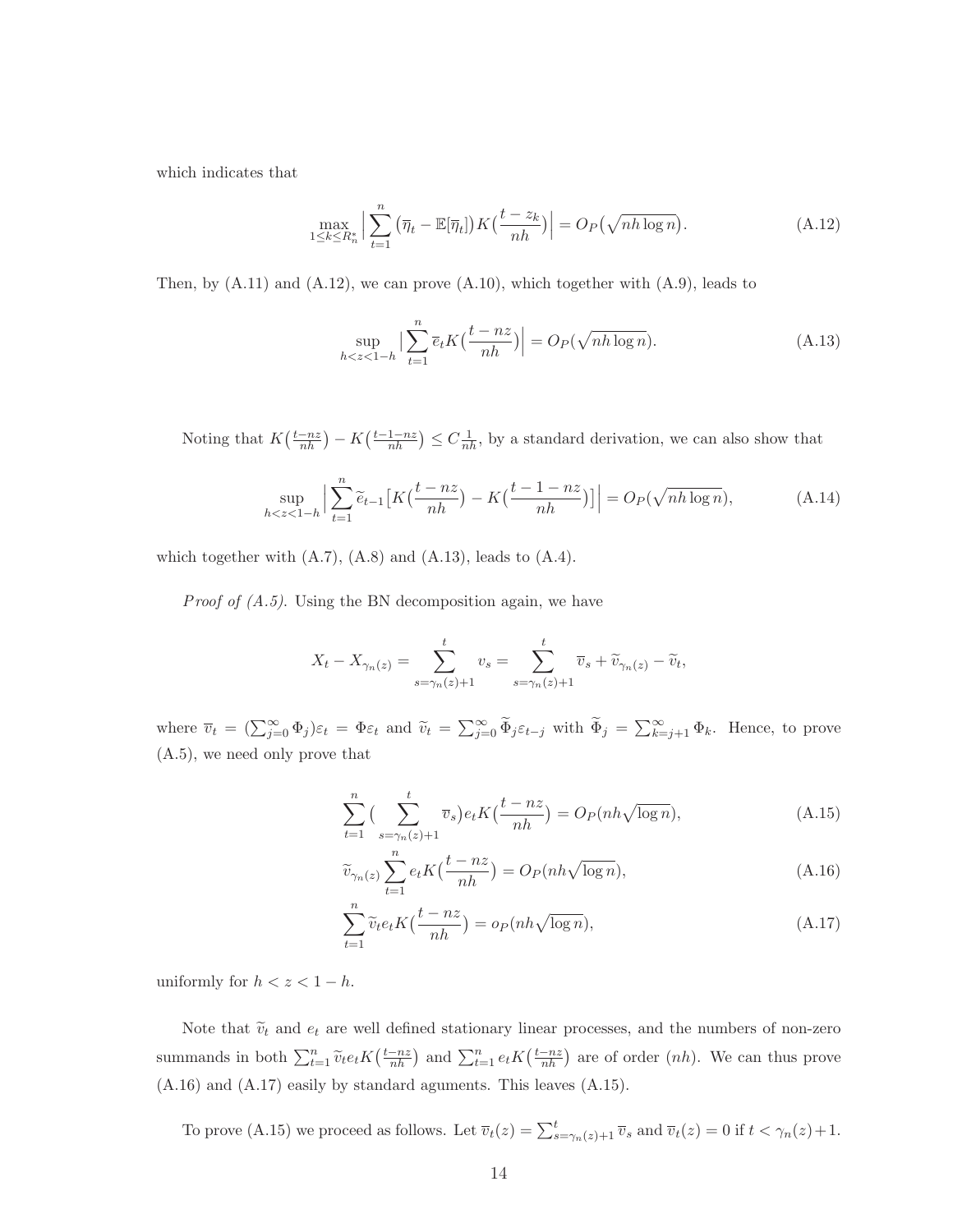Using the BN decomposition (A.6), we have

$$
\sum_{t=1}^{n} \overline{v}_t(z)e_t K(\frac{t - nz}{nh}) = \sum_{t=1}^{n} \overline{v}_t(z)\overline{e}_t K(\frac{t - nz}{nh}) + \sum_{t=1}^{n} \overline{v}_t(z)\widetilde{e}_{t-1} K(\frac{t - nz}{nh}) - \sum_{t=1}^{n} \overline{v}_t(z)\widetilde{e}_t K(\frac{t - nz}{nh})
$$
\n
$$
= \sum_{t=1}^{n} \overline{v}_t \overline{e}_t K(\frac{t - nz}{nh}) + \sum_{t=1}^{n} \overline{v}_{t-1}(z)\overline{e}_t K(\frac{t - nz}{nh}) + \sum_{t=1}^{n} \overline{v}_{t-1}(z)\widetilde{e}_{t-1} K(\frac{t - nz}{nh}) - \sum_{t=1}^{n} \overline{v}_t(z)\widetilde{e}_t K(\frac{t - nz}{nh})
$$
\n
$$
= \sum_{t=1}^{n} \overline{v}_t(z)\widetilde{e}_t K(\frac{t - nz}{nh}) + \sum_{t=1}^{n} \overline{v}_{t-1}(z)\overline{e}_t K(\frac{t - nz}{nh}) + \sum_{t=1}^{n} \overline{v}_{t-1}(z)\overline{e}_t K(\frac{t - nz}{nh}) + \sum_{t=1}^{n} \overline{v}_{t-1}(z)\widetilde{e}_{t-1} [K(\frac{t - nz}{nh}) - K(\frac{t - nz}{nh})]
$$
\n
$$
= \sum_{t=1}^{n} \overline{v}_{t-1}(z)\widetilde{e}_{t-1} [K(\frac{t - nz}{nh}) - K(\frac{t - nz}{nh})]
$$

Similar to the proof of (A.14), we may show that

$$
\sup_{h < z < 1-h} \left\| \sum_{t=1}^n \overline{v}_{t-1}(z)\widetilde{e}_{t-1} \left[ K\left(\frac{t-nz}{nh}\right) - K\left(\frac{t-1-nz}{nh}\right) \right] \right\| = o_P(nh\sqrt{\log n}).\tag{A.18}
$$

Following the proof of  $(A.4)$ , we can also show that

$$
\sup_{h < z < 1-h} \left\| \sum_{t=1}^{n} \overline{v}_t \overline{e}_t K\left(\frac{t - nz}{nh}\right) \right\| \leq \sup_{h < z < 1-h} \left\| \sum_{t=1}^{n} \left\{ \overline{v}_t \overline{e}_t - \mathbb{E}[\overline{v}_t \overline{e}_t] \right\} K\left(\frac{t - nz}{nh}\right) \right\| + \sup_{h < z < 1-h} \left\| \sum_{t=1}^{n} \mathbb{E}[\overline{v}_t \overline{e}_t] K\left(\frac{t - nz}{nh}\right) \right\|
$$
\n
$$
= O_P(\sqrt{nh \log n}) + O(nh)
$$
\n
$$
= o_P(nh\sqrt{\log n}). \tag{A.19}
$$

Noting that  $\overline{v}_t$  and  $\tilde{e}_t$  are stationary, and the compact support of the kernel function is  $[-1, 1]$ , we can prove that

$$
\sup_{h < z < 1-h} \left\| \overline{v}_n(z)\widetilde{e}_n K\left(\frac{1-z}{h}\right) \right\| = o_P(nh\sqrt{\log n}),\tag{A.20}
$$

$$
\sup_{h < z < 1 - h} \left\| \sum_{t=1}^{n} \overline{v}_t \widetilde{e}_{t-1} K\left(\frac{t - nz}{nh}\right) \right\| = o_P(nh\sqrt{\log n}).\tag{A.21}
$$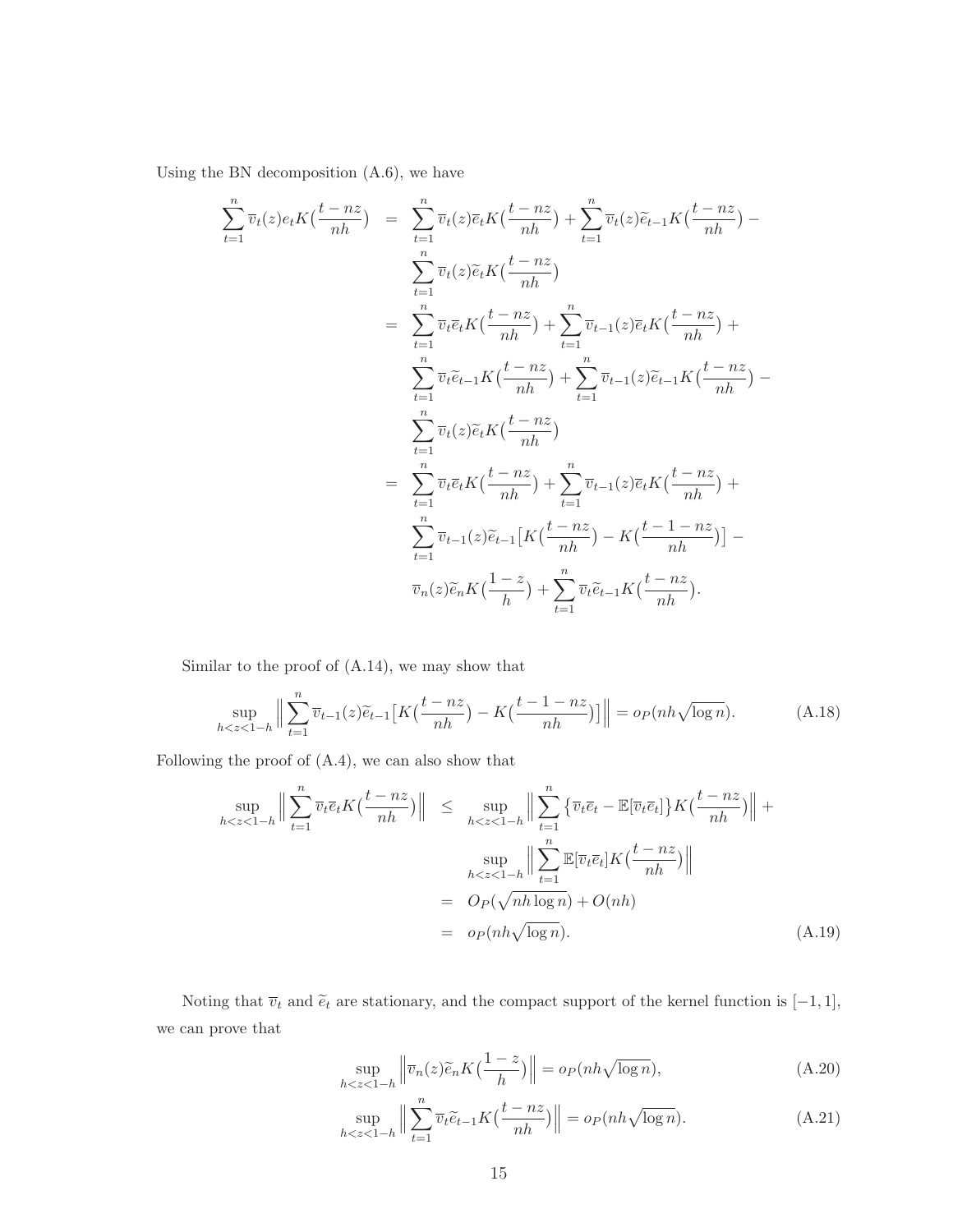By  $(A.18)$ – $(A.21)$ , to complete the proof of  $(A.15)$ , we need only prove that

$$
\sup_{h < z < 1-h} \left\| \sum_{t=1}^{n} \overline{v}_{t-1}(z) \overline{e}_t K\left(\frac{t - nz}{nh}\right) \right\| = O_P(nh\sqrt{\log n}).\tag{A.22}
$$

Let  $\mathbb{Z}_k$ ,  $z_k$ ,  $R_n$ ,  $R_n^*$  and  $r_n$  be defined as above. By standard arguments, we have

$$
\sup_{h < z < 1-h} \Big\| \sum_{t=1}^n \overline{v}_{t-1}(z) \overline{e}_t K\left(\frac{t - nz}{nh}\right) \Big\| \leq \max_{1 \leq k \leq R_n^*} \sup_{z \in \mathbb{Z}_k} \Big\| \sum_{t=1}^n \overline{v}_{t-1}(z) \overline{e}_t \left[ K\left(\frac{t - z}{nh}\right) - K\left(\frac{t - z_k}{nh}\right) \right] \Big\| + \max_{1 \leq k \leq R_n^*} \sup_{z \in \mathbb{Z}_k} \Big\| \sum_{t=1}^n \left[ \overline{v}_{t-1}(z) - v_{t-1}(z_k) \right] \overline{e}_t K\left(\frac{t - z_k}{nh}\right) \Big\| + \max_{1 \leq k \leq R_n^*} \Big\| \sum_{t=1}^n \overline{v}_{t-1}(z_k) \overline{e}_t K\left(\frac{t - z_k}{nh}\right) \Big\|,
$$

where  $\overline{v}_t(z) \equiv \overline{v}_t(z/n)$  on the right hand side of the inequality and in the sequel. To prove (A.22), we need to show that

$$
\max_{1 \le k \le R_n^*} \sup_{z \in \mathbb{Z}_k} \left\| \sum_{t=1}^n \overline{v}_{t-1}(z) \overline{e}_t \left[ K\left(\frac{t-z}{nh}\right) - K\left(\frac{t-z_k}{nh}\right) \right] \right\| = O_P(nh\sqrt{\log n}),\tag{A.23}
$$

$$
\max_{1 \le k \le R_n^*} \sup_{z \in \mathbb{Z}_k} \left\| \sum_{t=1}^n \left[ \overline{v}_{t-1}(z) - x_{t-1}(z_k) \right] \overline{e}_t K\left(\frac{t-z_k}{nh}\right) \right\| = O_P(nh\sqrt{\log n}),\tag{A.24}
$$

and

$$
\max_{1 \le k \le R_n^*} \left\| \sum_{t=1}^n \overline{v}_{t-1}(z_k) \eta_t K\left(\frac{t-z_k}{nh}\right) \right\| = O_P(nh\sqrt{\log n}).\tag{A.25}
$$

We provide the proof of  $(A.25)$  and the proofs for  $(A.23)$  and  $(A.24)$  are entirely analogous. Let  $w_t(z_k) = \overline{v}_{t-1}(z_k)\eta_t$ ,  $\mathcal{F}_t = \{(\eta_s, \varepsilon'_s) : s \le t\}$ , and

$$
\overline{w}_t(z_k) = w_t(z_k) \cdot \mathcal{I}\left(\|\overline{v}_{t-1}(z_k)\| \le \frac{(nh)^{3/4}}{(\log n)^{1/4}}, |\eta_t| \le \frac{(nh)^{1/4}}{(\log n)^{1/4}}\right), \quad \widetilde{w}_t(z_k) = w_t(z_k) - \overline{w}_t(z_k).
$$

Noting that

$$
\mathbb{P}\Big\{\max_{1\leq k\leq R_n^*} \max_{z_k-nh\leq t\leq z_k+nh} \|\widetilde{w}_t(z_k)\| > 0\Big\} \leq C \cdot \frac{nR_n^*(\log n)^{(4+\delta_0)/2}}{(nh)^{(4+\delta_0)/2}} = o(1),
$$

as  $\frac{n^{2+\delta_0}h^{7+\delta_0}}{(\log n)^{3+\delta_0}} \to \infty$ , we can show that

$$
\max_{1 \le k \le R_n^*} \left\| \sum_{t=1}^n \left( \widetilde{w}_t(z_k) - \mathbb{E}[\widetilde{w}_t(z_k)|\mathcal{F}_{t-1}] \right) K\left(\frac{t-z_k}{nh}\right) \right\| = o_P\left(nh\sqrt{\log n}\right). \tag{A.26}
$$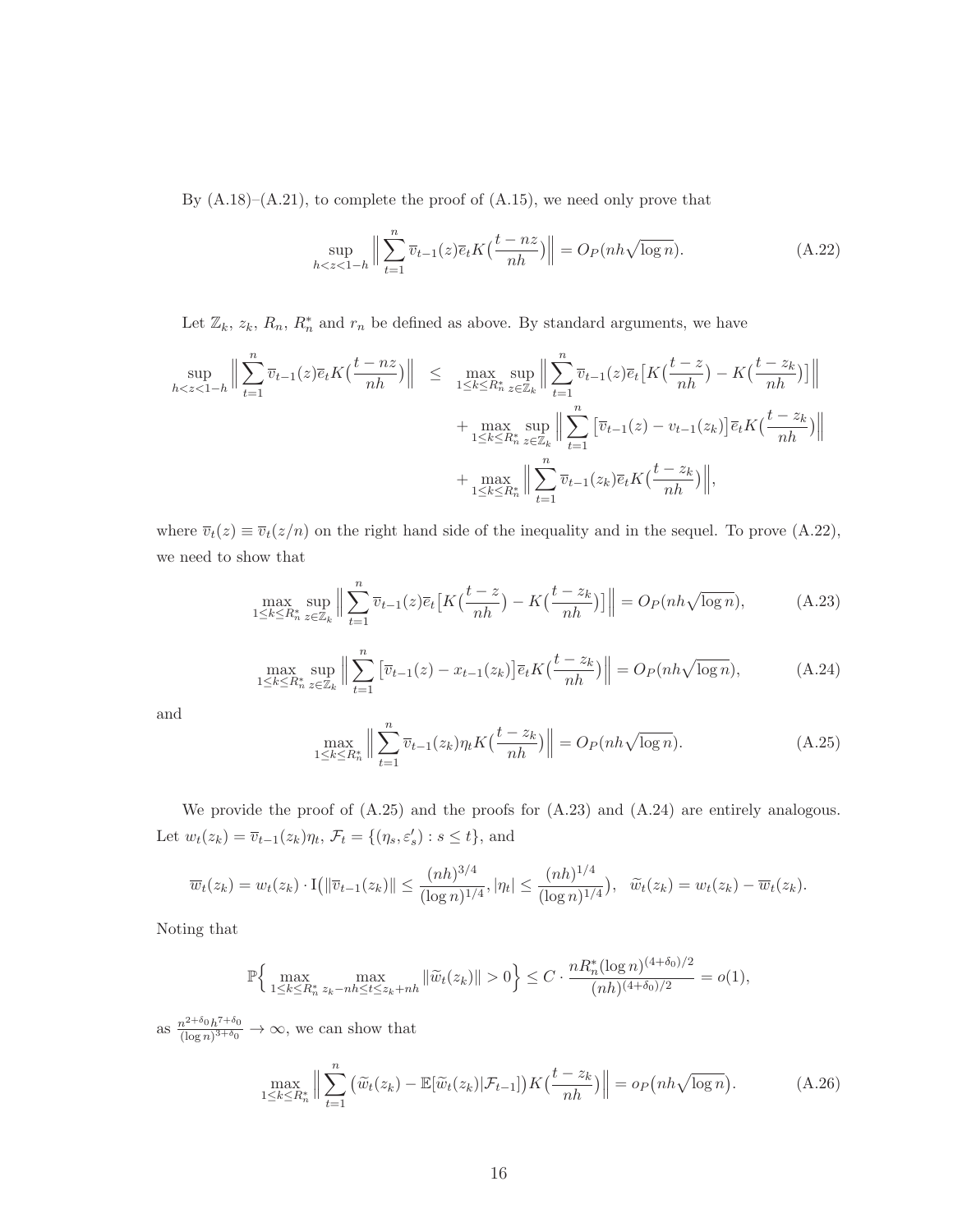On the other hand, note that  $\{(w_t(z_k), \mathcal{F}_t): t \geq 1\}$  is a sequence of martingale differences. Then, by the exponential inequality for martingale differences (c.f., de la Pena, 1999) and letting  $c_1$  be some positive constant, we have for sufficiently large  $M>c_1 > 0$ ,

$$
\mathbb{P}\Big\{\max_{1\leq k\leq R_n^*} \Big\|\sum_{t=1}^n \big(\overline{w}_t(z_k) - \mathbb{E}[\overline{w}_t(z_k)|\mathcal{F}_{t-1}]\big)K\big(\frac{t-z_k}{nh}\big)\Big\| > Mnh\sqrt{\log n}\Big\}
$$
  
\n
$$
\leq \sum_{k=1}^{R_n^*} \mathbb{P}\Big\{\Big\|\sum_{t=1}^n \big(\overline{w}_t(z_k) - \mathbb{E}[\overline{w}_t(z_k)|\mathcal{F}_{t-1}]\big)K\big(\frac{t-z_k}{nh}\big)\Big\| > Mnh\sqrt{\log n}\Big\}
$$
  
\n
$$
\leq \sum_{k=1}^{R_n^*} \exp\Big\{-\frac{M(nh)^2\log n}{c_1(nh)^2}\Big\}
$$
  
\n
$$
\leq O(r_n^{-1}n^{-M/c_1}) = o(1),
$$

which indicates that

$$
\max_{1 \le k \le R_n^*} \left\| \sum_{t=1}^n \left( \overline{w}_t(z_k) - \mathbb{E}[\overline{w}_t(z_k)|\mathcal{F}_{t-1}] \right) K\left(\frac{t-z_k}{nh}\right) \right\| = O_P\left(nh\sqrt{\log n}\right). \tag{A.27}
$$

Then, by  $(A.26)$  and  $(A.27)$ , we can prove  $(A.25)$  and this complete the proof of  $(A.15)$  and  $(A.5)$ . Theorem 2.1 then follows.  $\Box$ 

PROOF OF THEOREM 3.1. Note that

$$
Q_n(z) = \sum_{t=1}^n K\left(\frac{Z_t - z}{h}\right)X_{t-1}e_t + \sum_{t=1}^n K\left(\frac{Z_t - z}{h}\right)v_t e_t
$$
  
\n
$$
\equiv Q_{n1}(z) + Q_{n2}(z).
$$
 (A.28)

First consider  $Q_{n1}(z)$ , which is the leading term of  $Q_n(z)$ . Decompose  $Q_{n1}(z)$  as

$$
Q_{n1}(z) = \sum_{t=1}^{n} \mathbb{E}\left[K\left(\frac{Z_t - z}{h}\right)\right]X_{t-1}e_t + \sum_{t=1}^{n} \left\{K\left(\frac{Z_t - z}{h}\right) - \mathbb{E}\left[K\left(\frac{Z_t - z}{h}\right)\right]\right\}X_{t-1}e_t
$$
  
\n
$$
\equiv Q_{n3}(z) + Q_{n4}(z). \tag{A.29}
$$

Noting that

$$
\mathbb{E}\big[K\big(\frac{Z_t-z}{h}\big)\big] \sim h f_Z(z) \mu_0,
$$

uniformly for  $0 < z < 1$ , and

$$
\sum_{t=1}^{n} X_{t-1}e_t = O_P(n),
$$

by using the functional limit theorem for the partial sum of the linear process (Phillips and Solo, 1992) and continuous mapping (Billingsley, 1968), we can prove that

$$
\sup_{0 < z < 1} \|Q_{n3}(z)\| = O_P(nh) = o_P(n\sqrt{h \log n}).\tag{A.30}
$$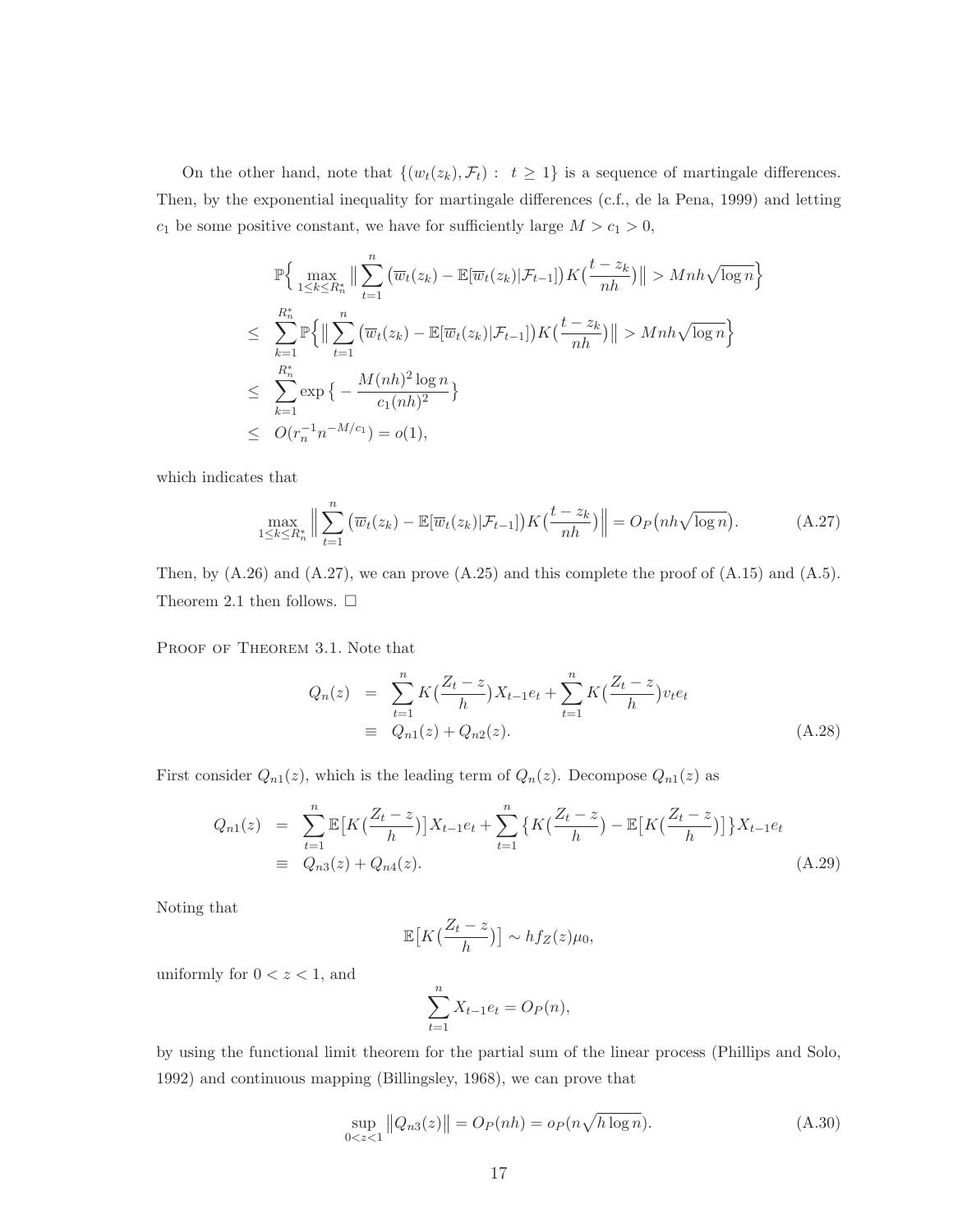For  $Q_{n4}(z)$ , it is easy to check that  $\{(u_t(K,z)X_{t-1}e_t, \mathcal{F}_t^*)\}$  is a sequence of martingale differences, where

$$
u_t(K, z) = K\left(\frac{Z_t - z}{h}\right) - \mathbb{E}\left[K\left(\frac{Z_t - z}{h}\right)\right], \quad \mathcal{F}_t^* = \sigma\left\{\eta_{t+1}, (Z_s, \eta_s, \varepsilon_s) : s \le t\right\}.
$$

The following proof is similar to the proof of  $(A.22)$  with some modifications. We cover the interval (0, 1) by a finite number of disjoint intervals  $\mathbb{S}_k$  with centre point  $s_k$  and radius  $r_{n*}$  =  $h^{3/2}\sqrt{\log n}/\sqrt{n}$ , and the number of these intervals is  $N_n = O(r_{n*}^{-1})$ . By some standard arguments, we have

$$
\sup_{0 < z < 1} \Big\| \sum_{t=1}^n u_t(K, z) X_{t-1} e_t \Big\| \leq \max_{1 \leq k \leq N_n} \sup_{s \in \mathbb{S}_k} \Big\| \sum_{t=1}^n X_{t-1} e_t \big[ u_t(K, s) - u_t(K, s_k) \big] \Big\| + \max_{1 \leq k \leq N_n} \Big\| \sum_{t=1}^n u_t(K, s_k) X_{t-1} e_t \Big\|.
$$

Noting that

$$
|u_t(K, s) - u_t(K, s_k)| = O_P(r_{n*}h^{-1}),
$$

and  $\max_{1 \leq t \leq n} ||X_t|| = O_P(\sqrt{n})$ , we can show that

$$
\max_{1 \le k \le N_n} \sup_{s \in \mathbb{S}_k} \left\| \sum_{t=1}^n X_{t-1} e_t \left[ u_t(K, s) - u_t(K, s_k) \right] \right\| = O_P(n^{3/2} r_{n*} h^{-1}) = O_P(n \sqrt{h \log n}). \tag{A.31}
$$

We next prove that

$$
\max_{1 \le k \le N_n} \left\| \sum_{t=1}^n u_t(K, s_k) X_{t-1} e_t \right\| = O_P(n \sqrt{h \log n}).
$$
\n(A.32)

As  $\frac{n^{2+\delta_0}h^{4+\delta_0}}{(\log n)^{4+\delta_0}} \to \infty$ , there exists a positive function  $l(n)$  such that

$$
l(n) \to \infty
$$
 and  $\frac{n^{2+\delta_0}h^{4+\delta_0}}{l(n)(\log n)^{4+\delta_0}} \to \infty.$  (A.33)

Let 
$$
W_t(s_k) = u_t(K, z)X_{t-1}e_t
$$
,  $L(n) = [l(n)]^{\frac{1}{4+\delta_0}}$ , and  
\n
$$
\overline{W}_t(s_k) = W_t(z_k) \cdot \mathbf{I}\Big(\|X_{t-1}\| \le \sqrt{nL(n)}, |e_t| \le \sqrt{\frac{nh}{L(n)\log n}}\Big), \quad \widetilde{W}_t(s_k) = W_t(s_k) - \overline{W}_t(s_k).
$$

From the definition of  $\widetilde{W}_t(s_k)$ , it is easy to see that if the two events  $\left\{ \|X_{t-1}\| \leq \sqrt{nL(n)}, t = \right\}$  $1, \dots, n$  and  $\left\{ |e_t| \le \sqrt{\frac{nh}{L(n)\log n}}, t = 1, \dots, n \right\}$  hold simultaneously,  $\left\| \frac{1}{L(n)\log n} \right\|$  $\sum_{t=1}^{n} \widetilde{W}_t(s_k)$  = 0 for any  $1 \leq k \leq N_n$ . In other words, if  $\parallel$  $\sum_{t=1}^{n} \widetilde{W}_t(s_k) \leq 0$ , we must have either  $\left\{ \|X_{t-1}\| > \sqrt{nL(n)} \right\}$  for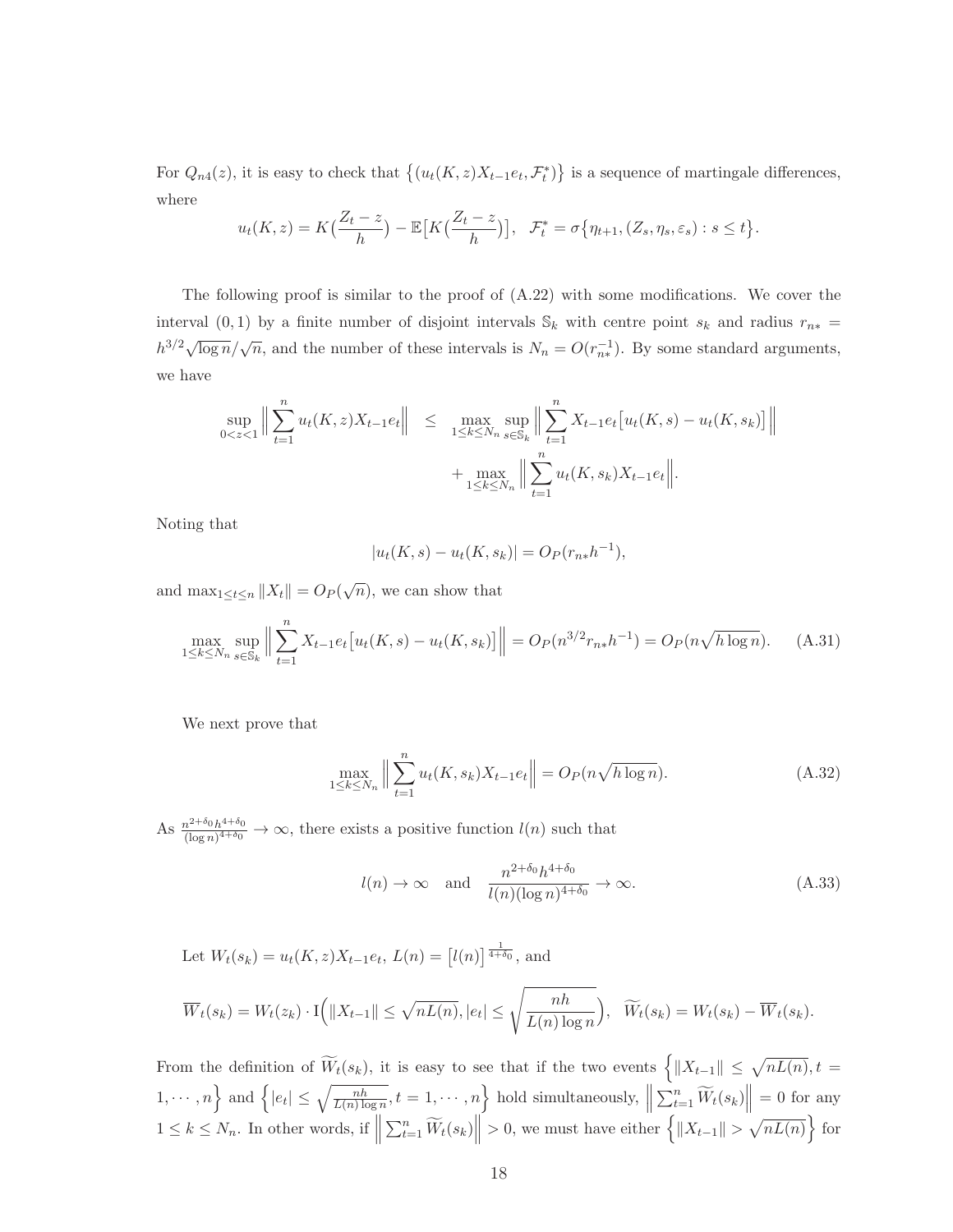at least one  $1 \leq t \leq n$ , or  $\left\{ |e_t| > \sqrt{\frac{n h}{L(n) \log n}} \right\}$  $\overline{L(n) \log n}$ for at least one  $1 \le t = 1 \le n$ . Hence, we have for any  $\varepsilon > 0$ ,

$$
\mathbb{P}\Big\{\max_{1\leq k\leq N_n} \Big\|\sum_{t=1}^n \widetilde{W}_t(s_k)\Big\| > \varepsilon n \sqrt{h \log n}\Big\}
$$
\n
$$
\leq \mathbb{P}\Big\{\max_{1\leq t\leq n} \|X_{t-1}\| > \sqrt{nL(n)}\Big\} + \mathbb{P}\Big\{\max_{1\leq t\leq n} |e_t| > \sqrt{\frac{nh}{L(n)\log n}}\Big\}
$$
\n
$$
= o(1) + O\big(\frac{n[L(n)\log n]^{(4+\delta_0)/2}}{(nh)^{(4+\delta_0)/2}}\big) = o(1), \tag{A.34}
$$

by (A.33), and we can show that

$$
\max_{1 \le k \le N_n} \left\| \sum_{t=1}^n \widetilde{W}_t(s_k) \right\| = o_P\big(n\sqrt{h \log n}\big). \tag{A.35}
$$

On the other hand, by the exponential inequality for martingale differences and letting  $c_2$  be some positive constant, we have for sufficiently large  $M>c_2 > 0$ ,

$$
\mathbb{P}\Big\{\max_{1\leq k\leq N_n} \left\|\sum_{t=1}^n \overline{W}_t(s_k)\right\| > Mn\sqrt{h\log n}\Big\}
$$
  

$$
\leq \sum_{k=1}^{N_n} \exp\Big\{-\frac{Mnh^2\log n}{c_2nh^2}\Big\}
$$
  

$$
\leq O(r_{n*}^{-1}n^{-M/c_2}) = o(1),
$$

which indicates that

$$
\max_{1 \le k \le N_n} \left\| \sum_{t=1}^n \overline{W}_t(s_k) \right\| = O_P\big(n \sqrt{h \log n}\big). \tag{A.36}
$$

In view of (A.35) and (A.36), we can complete the proof of (A.32), which together with (A.31), indicates that

$$
\sup_{0 < z < 1} \|Q_{n4}(z)\| = O_P\left(n\sqrt{h\log n}\right). \tag{A.37}
$$

Then, by (A.30) and (A.37), we can show that

$$
\sup_{0 < z < 1} \|Q_{n1}(z)\| = O_P\left(n\sqrt{h\log n}\right). \tag{A.38}
$$

We next consider  $Q_{n2}(z)$ , which is relatively simpler. Let  $v_t = \sum_{j=0}^{\infty} \Phi_j \varepsilon_{t-j} = \varepsilon_t + \sum_{j=1}^{\infty} \Phi_j \varepsilon_{t-j} \equiv$  $\varepsilon_t + \widehat{v}_t$  and  $e_t = \sum_{j=0}^{\infty} \phi_j \eta_{t-j} = \eta_t + \sum_{j=1}^{\infty} \phi_j \eta_{t-j} \equiv \eta_t + \widehat{e}_t$ . Note that

$$
Q_{n2}(z) = \sum_{t=1}^{n} K\left(\frac{Z_t - z}{h}\right) \varepsilon_t \eta_t + \sum_{t=1}^{n} K\left(\frac{Z_t - z}{h}\right) \widehat{v}_t \eta_t + \sum_{t=1}^{n} K\left(\frac{Z_t - z}{h}\right) \varepsilon_t \widehat{e}_t + \sum_{t=1}^{n} K\left(\frac{Z_t - z}{h}\right) \widehat{v}_t \widehat{e}_t
$$
  

$$
\equiv \sum_{k=5}^{8} Q_{nk}(z).
$$
 (A.39)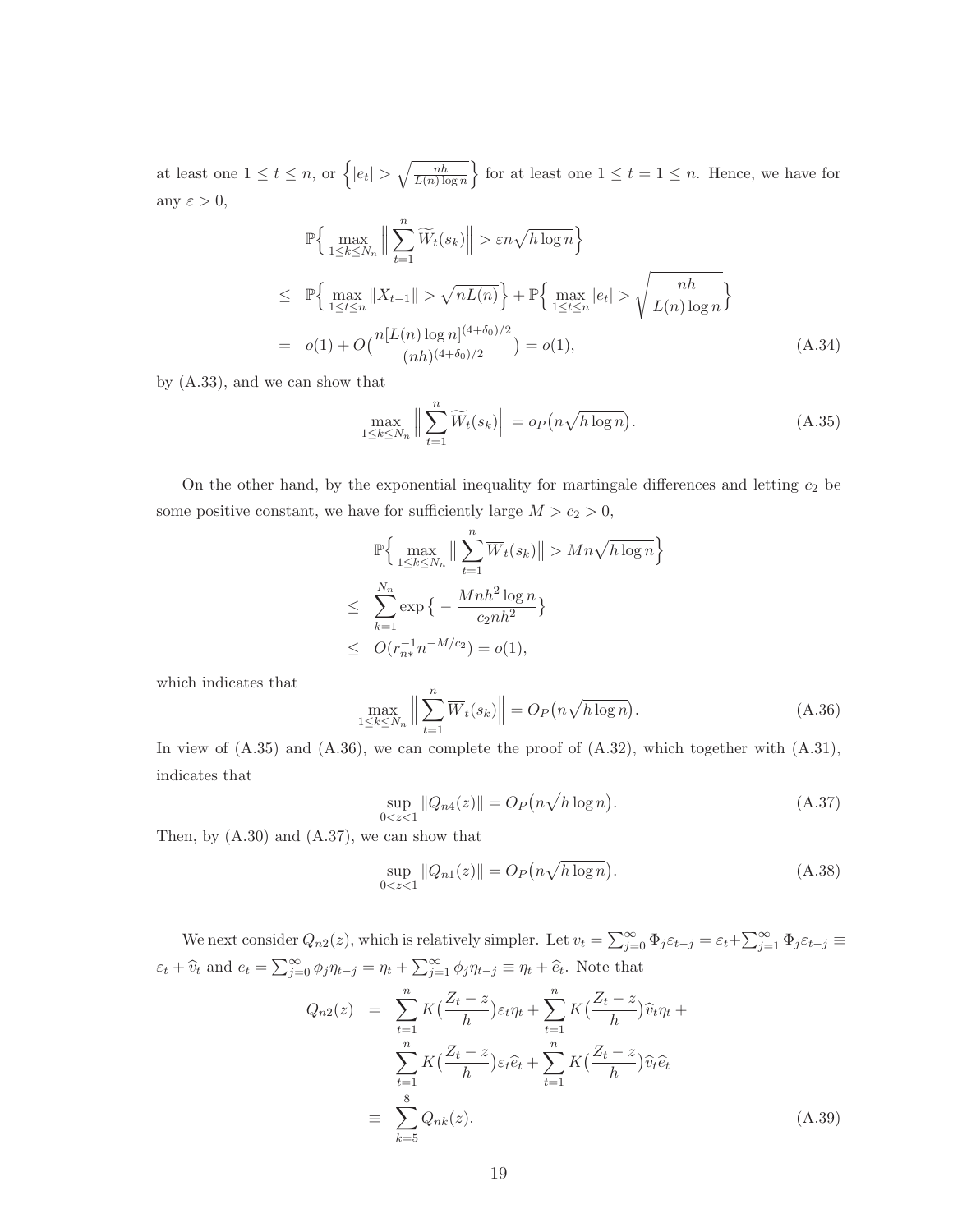Applying the decompositions:

$$
Q_{n7}(z) = \sum_{t=1}^{n} \mathbb{E}\left[K\left(\frac{Z_t - z}{h}\right)\varepsilon_t\right]\hat{e}_t + \sum_{t=1}^{n} \left\{K\left(\frac{Z_t - z}{h}\right)\varepsilon_t - \mathbb{E}\left[K\left(\frac{Z_t - z}{h}\right)\varepsilon_t\right]\right\}\hat{e}_t
$$
  

$$
Q_{n8}(z) = \sum_{t=1}^{n} \mathbb{E}\left[K\left(\frac{Z_t - z}{h}\right)\right]\hat{v}_t\hat{e}_t + \sum_{t=1}^{n} \left\{K\left(\frac{Z_t - z}{h}\right) - \mathbb{E}\left[K\left(\frac{Z_t - z}{h}\right)\right]\right\}\hat{v}_t\hat{e}_t,
$$

and following the proof of (A.37), we may show that

$$
\sup_{0 < z < 1} \|Q_{n7}(z)\| = o_P(n\sqrt{h \log n}),\tag{A.40}
$$

$$
\sup_{0 < z < 1} \|Q_{n8}(z)\| = o_P(n\sqrt{h \log n}).\tag{A.41}
$$

Meanwhile, following the proof of the uniform consistency results in the stationary case  $(i.i.d.$ or stationary martingale differences), we can also prove that

$$
\sup_{0 < z < 1} \|Q_{n5}(z)\| = o_P(n\sqrt{h \log n}),\tag{A.42}
$$

$$
\sup_{0 < z < 1} \|Q_{n6}(z)\| = o_P(n\sqrt{h \log n}).\tag{A.43}
$$

In view of  $(A.40)$ – $(A.43)$ , we can show that

$$
\sup_{0 < z < 1} \|Q_{n2}(z)\| = o_P(n\sqrt{h \log n}).\tag{A.44}
$$

Then, the proof of Theorem 3.1 can be completed by  $(A.28)$ ,  $(A.38)$  and  $(A.44)$ .  $\Box$ 

PROOF OF THEOREM 4.1. Note that

$$
\widehat{\beta}_n(z) - \beta(z) = \left[ \sum_{t=1}^n X_t X_t' K\left(\frac{t - nz}{nh}\right) \right]^+ \left\{ \sum_{t=1}^n X_t X_t' [\beta(\frac{t}{n}) - \beta(z)] K\left(\frac{t - nz}{nh}\right) \right\} + \left[ \sum_{t=1}^n X_t X_t' K\left(\frac{t - nz}{nh}\right) \right]^+ \left[ \sum_{t=1}^n X_t e_t K\left(\frac{t - nz}{nh}\right) \right]
$$
\n
$$
= \Pi_{n1}(z) + \Pi_{n2}(z). \tag{A.45}
$$

By Lemma B.4 in Phillips et al (2013) and Assumption 5, we may show that the matrix

$$
R_n^+ D_n(z)' \Big[ \sum_{t=1}^n X_t X_t' K\big(\frac{t - nz}{nh}\big) \Big] D_n(z) R_n^+
$$

is not-singular with probability 1 uniformly for  $z \in (h, 1-h)$ . Then, by Theorem 2.1, we can prove

$$
\sup_{h < z < 1 - h} \|R_n D_n(z)' \Pi_{n2}(z)\| = O_P(\sqrt{\log n}).\tag{A.46}
$$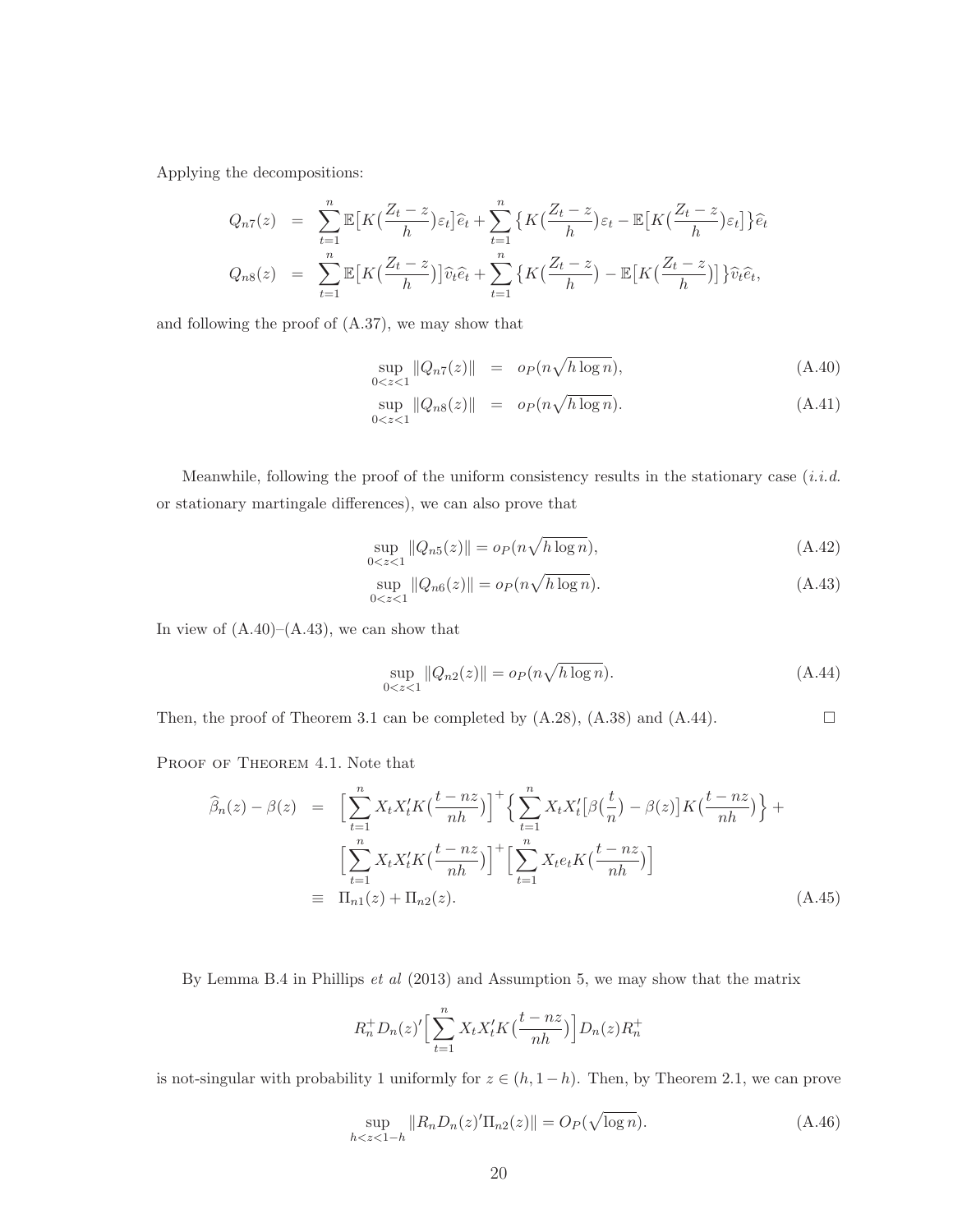By Taylor expansion of  $\beta(\cdot)$  and Assumption 4, we can show that

$$
\beta\left(\frac{t}{n}\right) - \beta(z) = O(h^{\alpha_0}), \quad \left|\frac{t}{n} - z\right| \le h. \tag{A.47}
$$

By (A.47) and standard arguments it readily follows that

$$
\sup_{h < z < 1-h} \|\Pi_{n1}(z)\| = O_P(h^{\alpha_0}).\tag{A.48}
$$

The proof of Theorem 4.1 can be completed in view of  $(A.45)$ ,  $(A.46)$ , and  $(A.48)$  in conjunction with the definitions of  $R_n$  and  $D_n(z)$ .  $\Box$ 

PROOF OF THEOREM 4.2. The proof is similar to the proof of Theorem 4.1 above. As in  $(A.45)$ , we have

$$
\widehat{\beta}_n(z) - \beta(z) = \left[ \sum_{t=1}^n X_t X_t' K \left( \frac{Z_t - z}{h} \right) \right]^+ \left\{ \sum_{t=1}^n X_t X_t' [\beta(Z_t) - \beta(z)] K \left( \frac{Z_t - z}{h} \right) \right\} + \left[ \sum_{t=1}^n X_t X_t' K \left( \frac{Z_t - z}{h} \right) \right]^+ \left[ \sum_{t=1}^n X_t e_t K \left( \frac{Z_t - z}{h} \right) \right]
$$
\n
$$
= \Pi_{n3}(z) + \Pi_{n4}(z). \tag{A.49}
$$

Following the proof of Proposition A.1 in Li et al  $(2013)$ , we can show that the random denominator  $\frac{1}{n^2h} \sum_{t=1}^n X_t X_t' K(\frac{t-nz}{nh})$  is non-singular with probability 1 uniformly for  $z \in (0,1)$ . Then, by Theorem 3.1, we can prove

$$
\sup_{0 < z < 1} \|\Pi_{n4}(z)\| = O_P(\sqrt{\frac{\log n}{n^2 h}}). \tag{A.50}
$$

On the other hand, by Taylor expansion of  $\beta(\cdot)$  and Assumption 4, it follows easily that

$$
\sup_{0 < z < 1} \|\Pi_{n3}(z)\| = O_P(h^{\alpha_0}).\tag{A.51}
$$

 $\Box$ 

The proof of Theorem 4.2 is completed by using  $(A.49)$ – $(A.51)$ .

#### **References**

Billingsley, P. (1968). Convergence of Probability Measure. Wiley, New York.

Bosq, D. (1998). Nonparametric Statistics for Stochastic Processes: Estimation and Prediction (2nd ed.). Lecture Notes in Statistics 110. Springer–Verlag.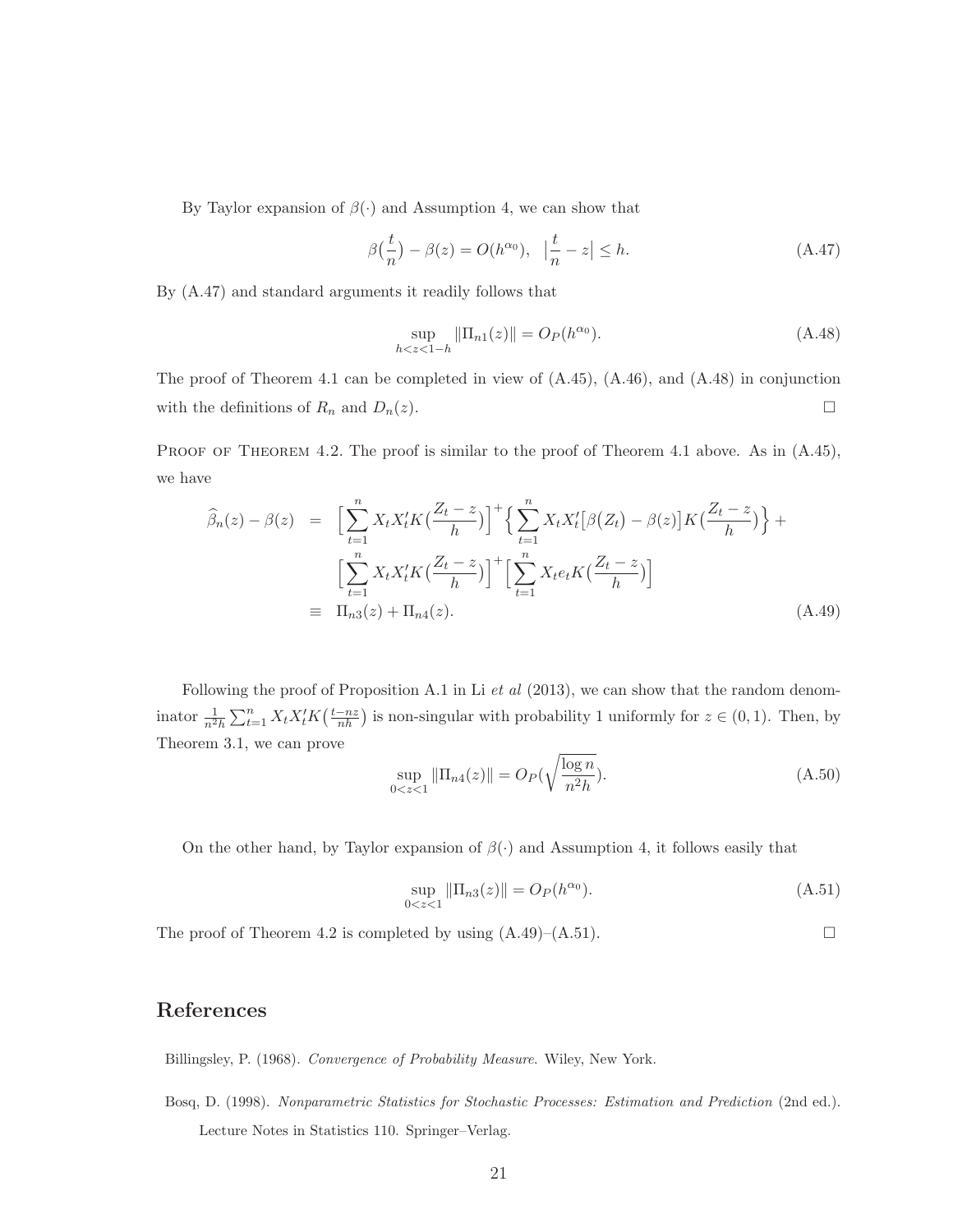- Cai, Z. (2007). Trending time-varying coefficient time series models with serially correlated errors. Journal of Econometrics, **136**, 163–188.
- Cai, Z., Fan, J. and Li, R. (2000). Efficient estimation and inferences for varying–coefficient models. Journal of American Statistical Association **95**, 888–902.
- Cai, Z., Li, Q. and Park, J. (2009). Functional-coefficient models for nonstationary time series data. Journal of Econometrics **148**, 101–113.
- Chan, N. and Wang, Q. (2012). Uniform convergence for Nadaraya-Watson estimators with non-stationary data. Working paper, School of Mathematics and Statistics, University of Sydney.
- Chen, J., Gao, J. and Li, D. (2012). Estimation in semiparametric regression with nonstationary regressors. Bernoulli **18**, 678–702.
- Chen, J., Li, D. and Zhang, L. (2010). Robust estimation in a nonlinear cointegration model. Journal of Multivariate Analysis **101**, 706–717.
- Duffy, J. (2013). Uniform convergence rates, on a maximal domain, for structural nonparametric cointegrating regression. Unpublished paper, Yale University
- Fan, J., and Gijbels, I. (1996). Local Polynomial Modelling and Its Applications. Chapman and Hall.
- Fan, J. and Zhang, W. (1999). Statistical estimation in varying coefficient models. Annals of Statistics **27**, 1491–1518.
- Gao, J., Kanaya, S., Li, D. and Tjøstheim, D. (2013). Uniform consistency for nonparametric estimators in null recurrent time series. Forthcoming in Econometric Theory.
- Gao, J. and Phillips, C. B. P. (2013a). Semiparametric estimation in triangular system equations with nonstationarity. Journal of Econometrics **176**, 59–79.
- Gao, J. and Phillips, C. B. P. (2013b). Functional coefficient nonstationary regression. Cowles Foundation Discussion Paper **1911**. Cowles Foundation for Research in Economics, Yale University.
- Hansen, B. E. (2008). Uniform convergence rates for kernel estimation with dependent data. Econometric Theory **24**, 726–748.
- Karlsen, H. A. and Tjøstheim, D. (2001). Nonparametric estimation in null recurrent time series. Annals of Statistics **29**, 372–416.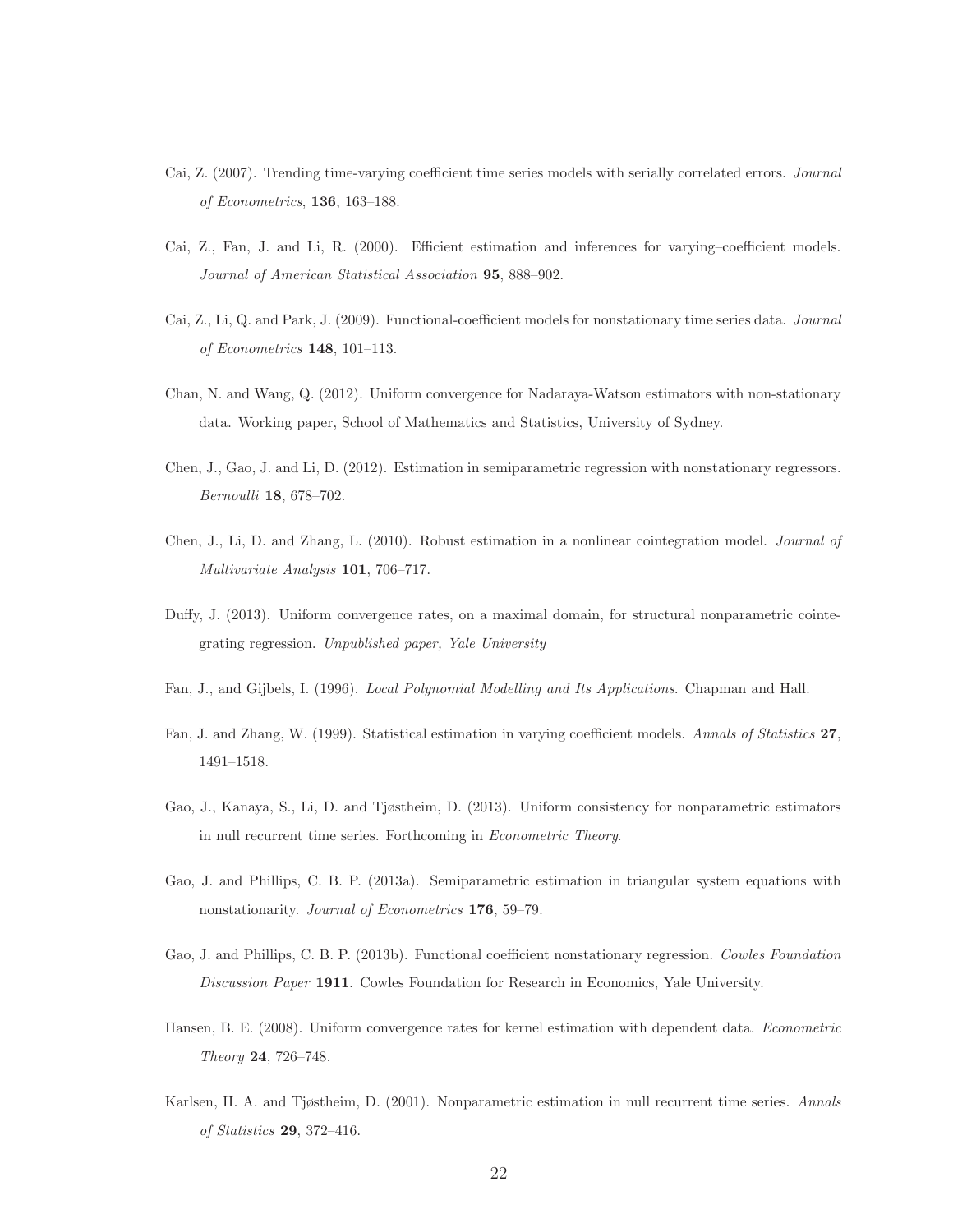- Karlsen, H. A., Myklebust, T. and Tj¿stheim, D. (2007). Nonparametric estimation in a nonlinear cointegration type model. Annals of Statistics **35**, 252–299.
- Kristensen, D. (2009). Uniform convergence rates of kernel estimators with heterogenous dependent data. Econometric Theory **25**, 1433–1445.
- Li, D., Lu, Z. and Linton, O. (2012). Local linear fitting under near epoch dependence: uniform consistency with convergence rate. Econometric Theory **28**, 935–958.
- Li, K., Li, D., Liang, Z. and Hsiao, C. (2013). Estimation of semi-varying coefficient models with nonstationary regressors. Working paper, Department of Econometrics and Business Statistics, Monash University.
- Liebscher, E. (1996). Strong convergence of sums of  $\alpha$ -mixing random variables with applications to density estimation. Stochastic Processes and Their Applications **65**, 69–80.
- Mack, Y. P. and Silverman, B. W. (1982). Weak and strong uniform consistency of kernel regression estimates. Zeitschrift fur Wahrscheinlichskeittheorie und verwandte Gebiete **61**, 405-415.
- Masry, E. (1996). Multivariate local polynomial regression for time series: uniform strong consistency and rates. Journal of Time Series Analysis **17**, 571–599.
- Park, J. Y. and Hahn, S. B. (1999). Cointegrating regressions with time varying coefficients. Econometric Theory, **15**, 664–703.
- de la Pena, V. H. (1999). A general class of exponential inequalities for martingales and ratios. Annals of Probability **27**, 537–564.
- Phillips, P. C. B. and Durlauf, S. N. (1986). Multiple time series regression with integrated processes. Review of Economic Studies, 53, 473-496.
- Phillips, P. C. B. and Hansen, B. E. (1990). Statistical inference in instrumental variables regression with I(1) processes. Review of Economic Studies, 57, 99-125.
- Phillips, P. C. B., Li, D. and Gao, J. (2013). Estimating smooth structural change in cointegration mdoels. Cowles Foundation Discussion Paper 1910.
- Phillips, P. C. B. and Park J. (1998). Nonstationary density estimation and kernel autoregression. Cowles Foundation Discussion Paper 1181.
- Phillips, P. C. B. and Solo, V. (1992). Asymptotics for linear processes. Annals of Statistics **20**, 971–1001.